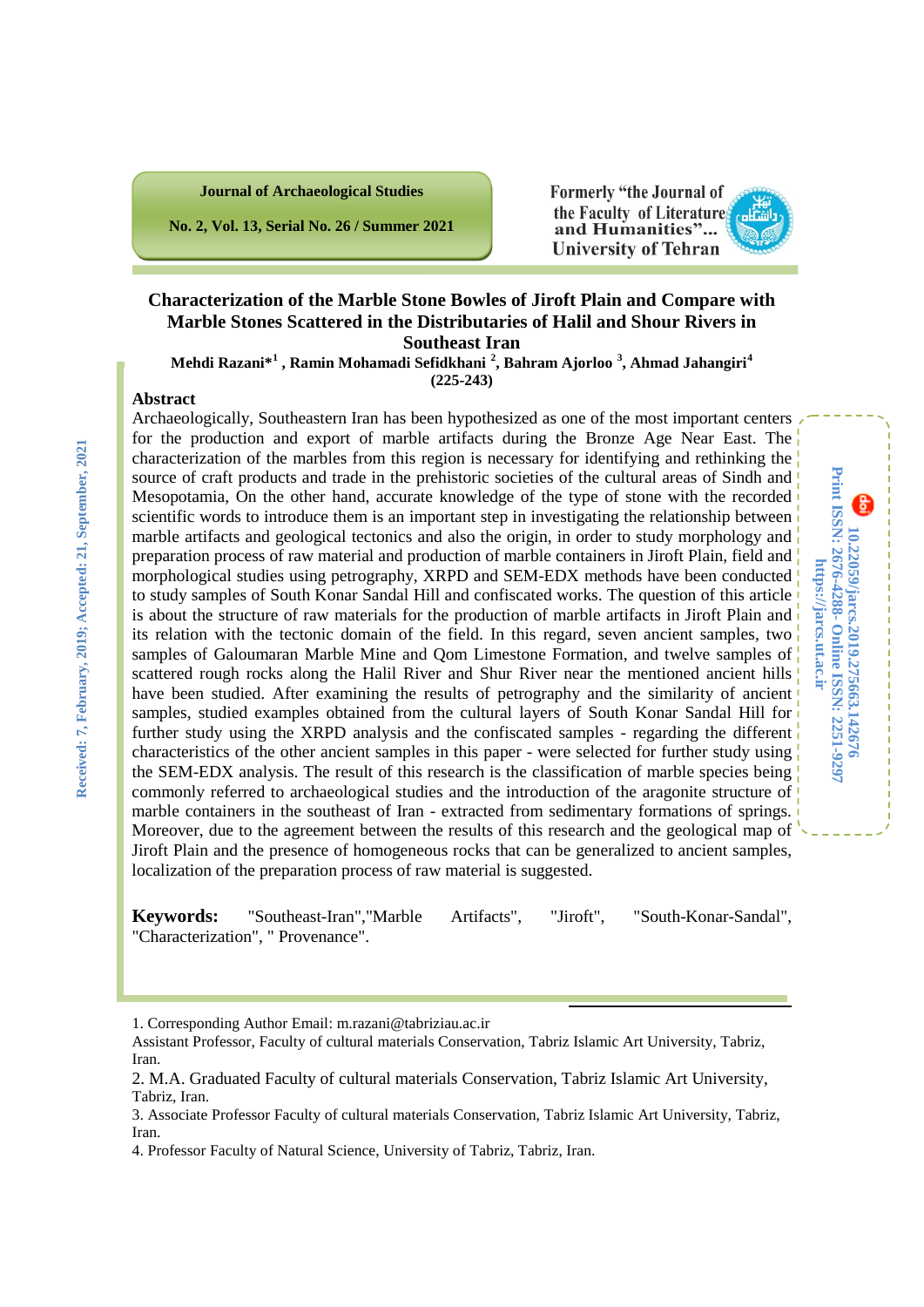#### **Characterization of the Marble Stone Bowles of Jiroft Plain and Compare with Marble Stones Scattered in the ………/226**

#### **1. Introduction**

The Types of marble artifacts in prehistoric cultures of Indus valley and Mesopotamia often have comparable shapes and technical similarities that can be the result of commercial exchanges or cultural relationships and interactions. In the meantime, southeast of Iran and especially the Jiroft plain, which is located in the middle of Indus valley to Mesopotamian civilizations, due to the discovery of valuable and sometimes unique industries such as stone, metal, clay, and clay tablets, has a role more than the bridge between those cultures and according to the results of archaeological studies of that region can be one of the most important production centers; including marble (Chubak 2004; Madjidzadeh, 2008)

Few studies have been conducted to investigate the marble works of southeastern Iran, including structural identification of samples of marble containers resulting from the discovery of archaeological excavations at Konrsandal B in Jiroft (Mohamadi, Razani 2015 b, Derakhshan 2014). Moreover, the marble artifacts are recorded from Shahr-e Sokhteh ( Akbarifars,2017; Bikmadah 2016) as well as the structural comparison of marble containers in Jiroft and Shahr-e-Sokhteh (Emami,2015). It is noted that all the above studies have pointed to the calcium carbonate structure of artifacts. But what are clear is the place of further studies and the introduction of structural and petrography of marble artifacts as important prehistoric objects of Iran.

Laboratory analyses including preparation and petrographic tests of the thin cross-section were performed for 7 ancient samples related to hill surface data, 2 samples of international base (Jiroft), and 5 samples from the south side of the sandal area. In addition, 12 samples of natural raw rocks from the surface of the tepe and around the adjacent rivers of Konarsandal hill were examined for word study (Table.1, Photo. 1). According to the similarity of the results of the study of petrography sections of ancient samples, the samples were selected from the scientific excavations of the south hillside (sample No. 7) to investigate the XRD device, and the sample seized from the site (sample No. 3) were selected for study by SEM-EDX because of being located in a plethora of specific bowls in the region (in terms of large dimensions and type of erosion). XRD (diffract meters pw18000 XRD (40kV-20mA), PHILIPS Netherland, 2.θ= 5-65 software: Expert high score plus and SEM- EDX -VEGA\TESCAN-LMU.

Petrographic analyses of archaeological data indicate the combination of aragonite with needle shape and layer with limited empty space, which is sometimes filled with organic materials in the collision section of the layers. Sections of 12 samples of natural rocks scattered on the surface of the south coast area and adjacent river indicate aragonite marbles and metamorphic marbles with secondary minerals of calcite, quartz, and iron oxide. Aragonite samples are similar to ancient ones. The sample of thin sections of Glomaran mine and Qom Formation (the closest active and well-known mine to Konarsandal) is a fossilized limestone rock with bioparticles and biomicrite that is completely different from the samples examined from the Konarsandal area. (Table2). The archaeological sample no. 7 in complementary studies with XRPD indicates that the dominant mineral of calcite (CaCO3 calcium carbonate) with high purity (Diagram. 1). Sample number 3 of ancient data is also specified in images and elemental decomposition presented by SEM-EDX multidimensional structure of aragonite marble column and dominant calcite mineral. According to the results of this study and other similar studies in order to scientifically introduce carbonate artifacts in the southeast of Iran, calcite species with aragonite structure can be suggested.

The analysis of surface natural rocks in the area next to Konarsandal and its waterways revealed the existence of sedimentary marbles matching ancient data and metamorphic marbles around the archaeological site next to Konarsandal. It shows that there are sedimentary marbles such as aragonite in the surrounding mountains and Halil branches and it can be considered as the origin of raw material in the local Jiroft basin by considering the adaptation of surface rocks with ancient data. In figure 7, based on the geological map of 1.100,000 Jiroft plain, limestone source limestones are seen from quaternary sediments and distribution of calcium carbonate rocks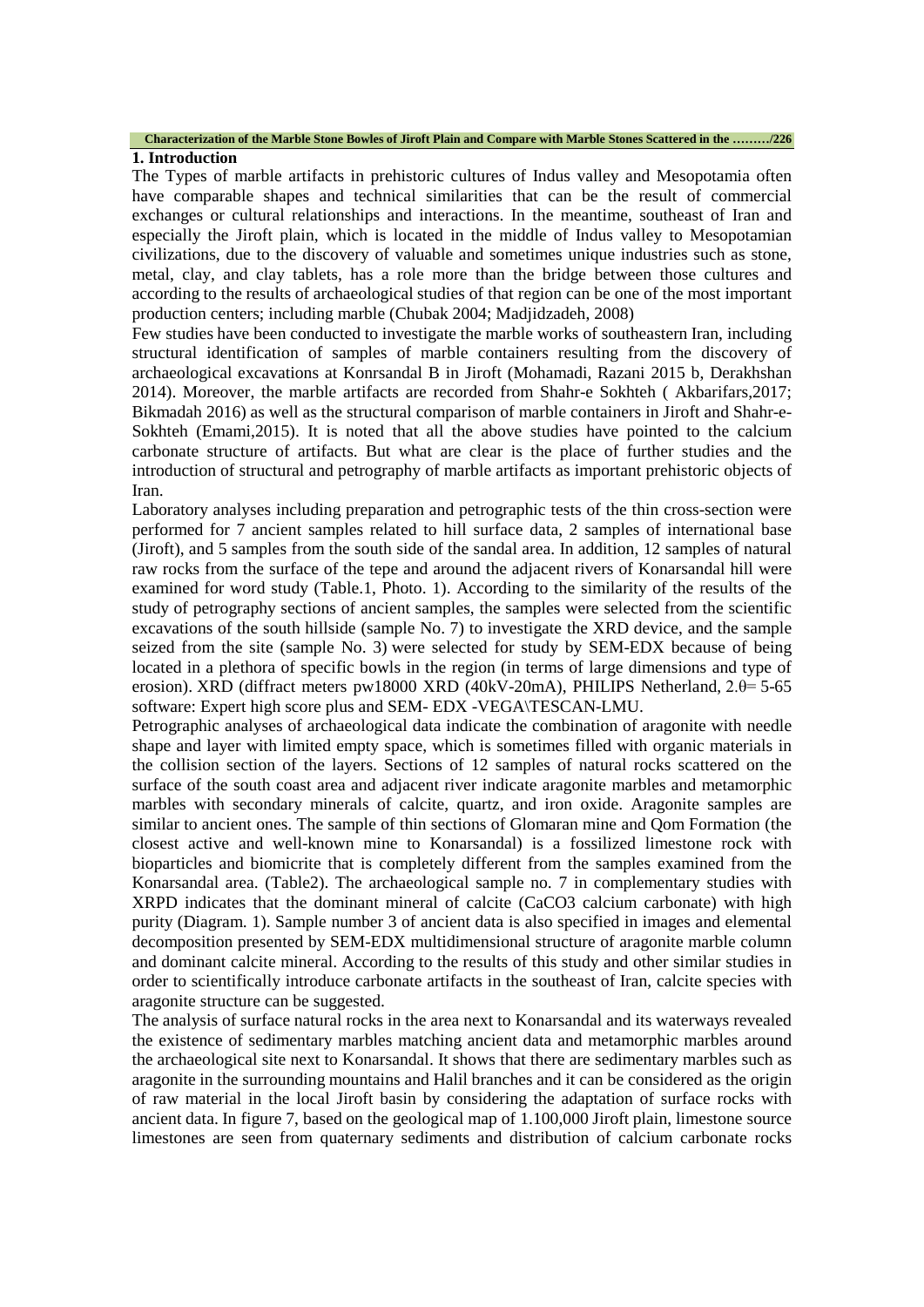## 227/ **Journal of Archaeological Studies No. 2, Vol. 13, Serial No. 26 / Summer 2021**

(yellow) and their distances with the archaeological site next to the Konarsandals (in red). In this map, the Qom formation and its outcrops composed of fossilized calcium carbonate, due to the lack of discovery of fossilized limestone rocks in the construction of marble containers, have been avoided.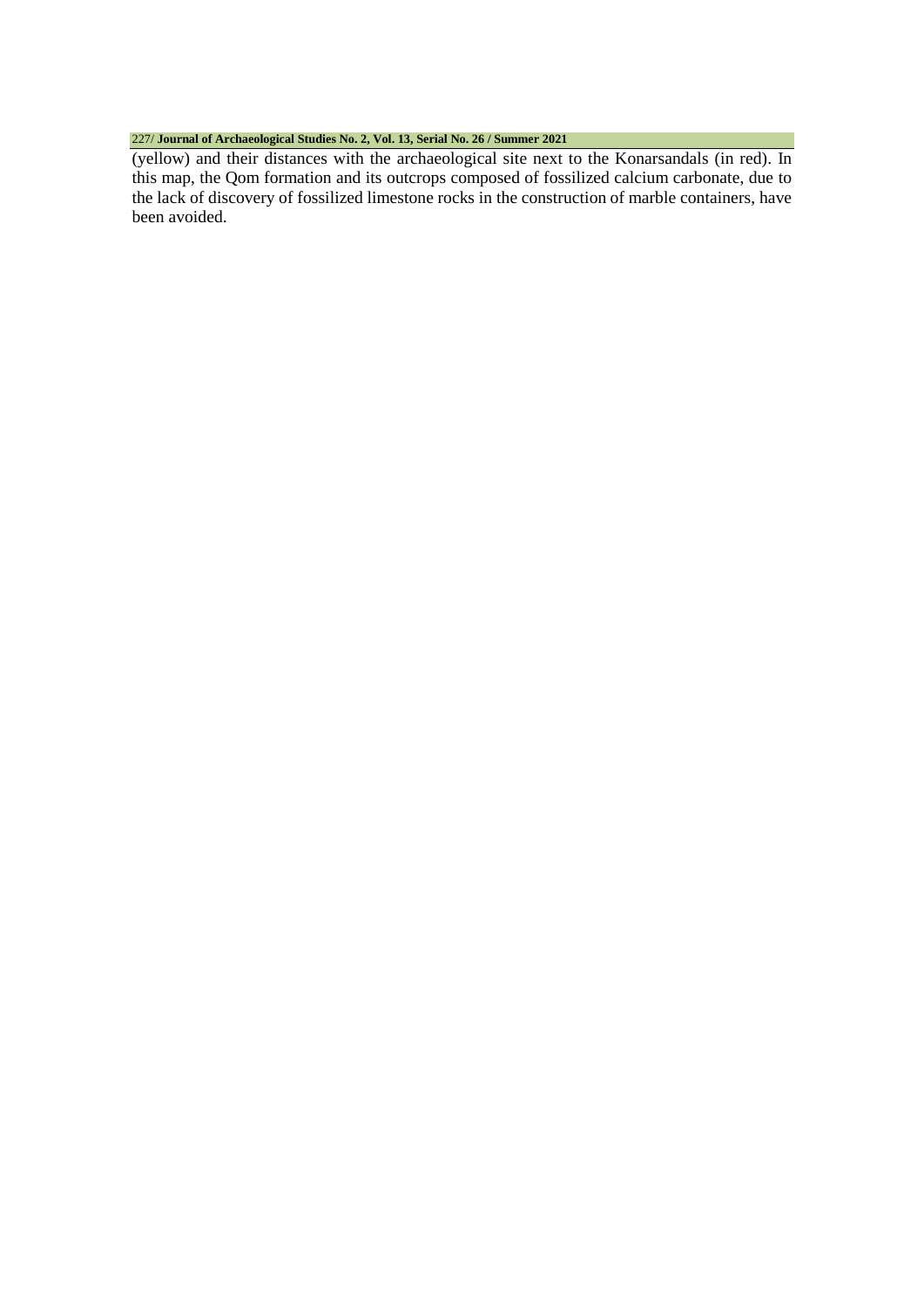## **ساختارشناسی ظروف مرمري دشت جیرفت و تطبیق با سنگهاي مرمري پراکنده در شاخابههاي**

## **هلیل و شور، در جنوبشرق ایران**

**[1](#page-3-0) مهدي رازانی**

**استادیار، دانشکده حفاظت آثار فرهنگی، دانشگاه هنر اسلامی تبریز، ایران.**

**رامین محمدي سفید خانی**

**دانشآموخته کارشناسی ارشد باستانسنجی، دانشکده حفاظت آثار فرهنگی، دانشگاه هنر اسلامی تبریز، ایران.**

**بهرام آجورلو**

**دانشیار، دانشکده حفاظت آثار فرهنگی، دانشگاه هنر اسلامی تبریز، ایران.**

**احمد جهانگیري**

**استاد دانشکده علوم زمین، دانشگاه تبریز، ایران.** تاریخ دریافت: 1397/11/18؛ تاریخ پذیرش: 1400/06/30

### **چکیده**

جنوبشرق ایران در پیشازتاریخ از مهمترین مراکز تولید و صادرات مصنوعات مرمري در جنوبغرب آسیا محسوب میشود. ساختارشناسی مرمرینههاي این منطقه براي شناسایی و بازاندیشی صنعت و تجارت در جوامع پیشازتاریخی حوزههاي فرهنگی سند تا بینالنهرین ضرورت دارد. از طرفی شناخت دقیق نوع سنگ با واژگان علمی ثبتشده براي معرفی آنها گامی مهم در بررسی رابطه مصنوعات مرمري با حوزههاي زمینساختی و منشأیابی است اما معرفی مصنوعات مرمري در حوزه باستانشناسی مشخصکننده ساختار ماده تولیدي نبوده و با توجه به ویژگیهاي ظاهري بیان میشوند و در سنگشناسی مصنوعات ایجاد سردرگمی میکنند که در این مقاله به آن نیز پرداخته میشود. پرسش این مقاله حول محور سنگشناسی ظروف مرمري دشت جیرفت و رابطه احتمالی آن با حوزه زمینساخت منطقه است. در همین راستا بهمنظور ساختارشناسی و بررسی فرآیند تهیه ماده خام تولید ظروف مرمري حوزه هلیل و دشت جیرفت در استان کرمان، پس از بررسیهاي میدانی و جمعآوري نمونهها شامل هفت نمونه قطعات ظروف پیشازتاریخی، بهعلاوه دو نمونه از معدن مرمریت گلوماران و سازند آهکی قم و دوازده نمونه سنگهاي خام پراکنده در امتداد رودخانههاي هلیل و شور اطراف تپه کنارصندل، روشهاي آزمایشگاهی پتروگرافی، XRPD و -SEM EDX مورداستفاده قرار گرفتند. پس از بررسی نتایج پتروگرافی و تشخیص تشابه و همسانی در نمونه قطعات ظروف مرمري، نمونه مطالعاتی حاصل از لایههاي فرهنگی کنارصندل جنوبی براي مطالعه تکمیلی با آنالیز دستگاهی XRPD و نیز نمونه توقیفی-با توجه به ویژگیهاي متفاوت با دیگر نمونههاي باستانی این تحقیق- به منظور بررسی با دستگاه آنالیز EDX -SEM انتخاب شدند. نتیجه این پژوهش، دستهبندي صحیحی براي گونه سنگهاي مصطلح شده به مرمر در مطالعات باستانشناسی و معرفی ساختار آراگونیتی براي ظروف مرمري جنوبشرق ایران، حاصل از سازندهاي رسوبی چشمههاست. همچنین با توجه به تطبیق نتایج پژوهش با نقشه زمینشناسی دشت جیرفت و وجود سنگهاي همجنس قابلتعمیم به نمونههاي باستانی، بوم آورد بودن فرآیند تهیه ماده خام تولیدي براي مطالعات آینده پیشنهاد میگردد.

**واژههاي کلیدي:** جنوبشرق ایران، ظروف مرمري، جیرفت، کنارصندل جنوبی، ساختارشناسی، منشأ یابی

1

#### **.1 مقدمه**

مصنوعات مرمري از اشیاي تجاري مهم فرهنگهاي پیشازتاریخی حوزههاي فرهنگی سند تا بینالنهرین محسوب میشوند. اکثر دستساختهها، انواع ظروف با تشابهات شکلی و فنی در گستره منطقهاي هستند که میتواند گویاي تبادلات تجاري یا ارتباط و تأثیرپذیري فرهنگی باشد. جنوبشرق ایران با کشف و بررسی منطقه جیرفت و تپه کنارصندل در جنوب استان کرمان (2008 ,Madjidzadeh؛ مجید زاده، 1387؛ چوبک، 1383) توجهی نو و دوباره به خـود را ضـروري گردانـید و امروزه میتوان گفـت یکی از مهـمترین مراکز تولـید

<span id="page-3-0"></span>m.razani@tabriziau.ac.ir :مسئول نویسندة رایانامۀ .1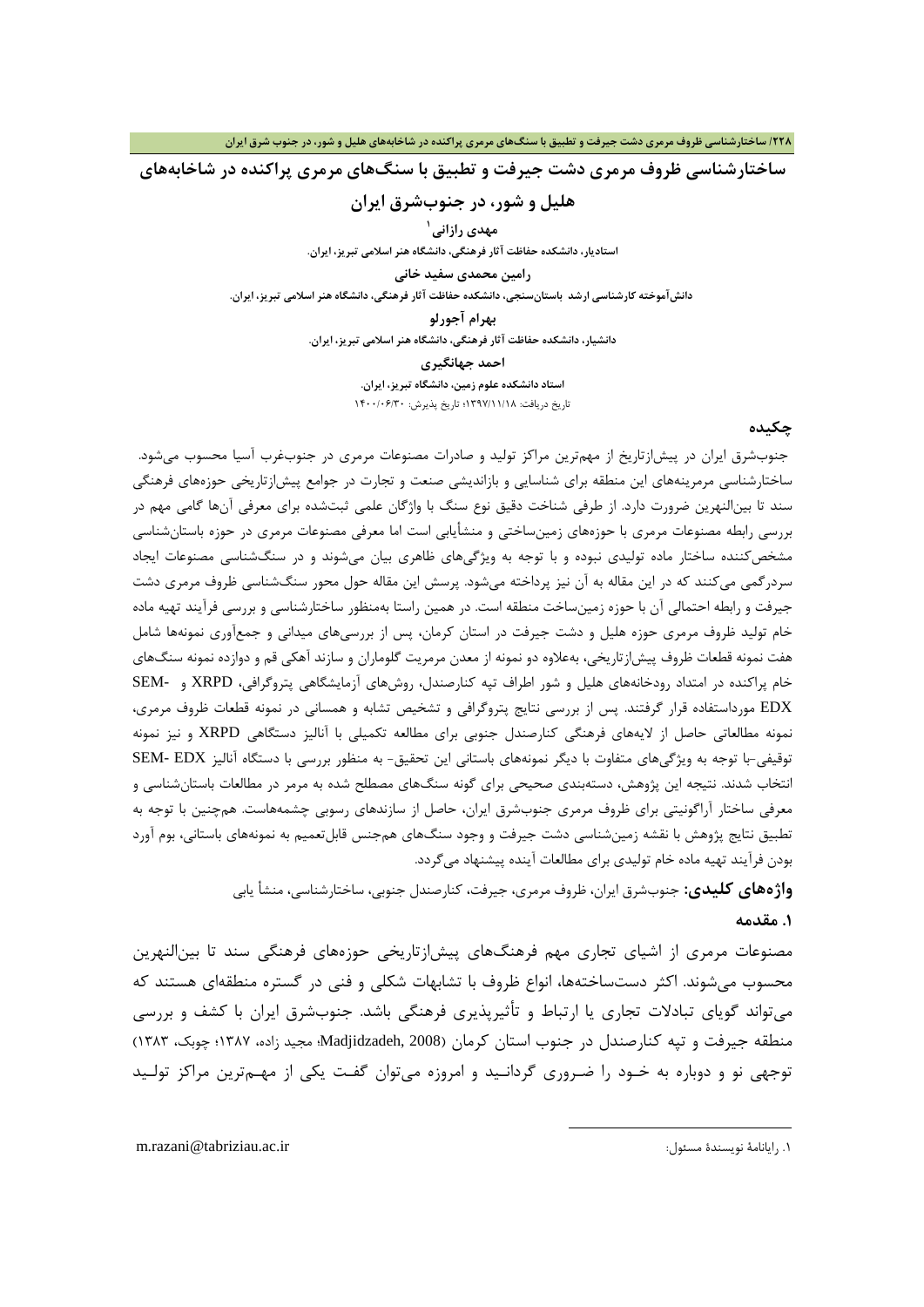## **، دورة ،13 شمارة ،2 تابستان <sup>1400</sup> / <sup>229</sup>** �نا� �طا ی �عات با�تان

دستساختههاي سنگی و بهویژه مرمري در پیش از تاریخ بوده است. با توجه به کشف محوطههاي پیشازتاریخی و صنایع ارزنده و گاهی منحصر به فرد (سنگی، سفالی، فلزي) به همراه چند لوحه آجري در منطقه جیرفت، میتوان گفت پیشازتاریخ جنوبشرق ایران نقشی بیشتر از پلی ارتباطی میان فرهنگهاي سند با بینالنهرین را داشته است.

 در این پژوهش در مبحث ساختارشناسی، علاوه بر شناخت سنگ مورداستفاده در ساخت ظروف مرمري حوزه دشت جیرفت، موضوع جهانشـمولی در راستاي ساختارشناسی کلی مصـنوعات مرمري بر اسـاس دستهبندي و واژهگزینی صحیح موردبحث و بررسی قرارگرفته است؛ تا اینگونه مصنوعات با واژگان بهتر که گویاي سنگشناسی دقیقتري است، معرفی گردند. در مورد انتساب مصنوعات به زیستبوم منطقه یا تهیه مواد خام موردنیاز تولید از طریق واردات نیز، به مقایـسه و تطـبیق جنـس قطـعات ظروف با حـوزههاي زمینساختی منطقه پرداختهشده است. البته کشف سنگهاي خام در حفاري تپه کنارصندل و برخی متهها دلیل بر وجود تولیدات محلی مصنوعات سنگی است؛ اما در کل به رابطه مواد اولیه تولید با حوزه زمینساختی دشت جیرفت پرداخته نشده است. به عبارتی، منطقی است که تهیه ماده خام تولیـدي از نزدیکترین و راحتترین محل تأمین گردد؛ درنتیجه همسانی در جنس ظروف سنگی با زمینساختهاي حوزه دشت جیرفت و اطراف محوطههاي باستانی میتواند حاکی از رابطه مستقیم منشأ بومی سنگهاي تولیدي در ظروف سنگی باشد. بررسی موضوع این تحقیق، در زنجیره مطالعات شناخت ساختاري مصنوعات مرمري جنوبشرق ایران و تبادلات منطقهاي تمدن هلیل رود و آشکار شدن جنبهاي از نقش این منطقه در پیش از تاریخ اهمیت خواهد داشت.

## **-2پیشینۀ تحقیق**

در موردبررسی آثار مرمري در جنوبشرق ایران محمدي و رازانی به شناسایی ساختاري آثار مرمر کلسیتی از کنارصندل ب در شهرستان جیرفت به روش پتروگرافی و پراش پرتو اشعه ایکس (XRD(، پرداختهاند (محمدي و رازانی، 1394 ب). همچنین درخشان و رازانی، روي نمونههاي شهر سوخته تحقیقات ساختارشناسی را انجام دادهاند (درخشان، 1392). بررسیهایی مشابه نیز توسط اکبري فرد و باتر روي 9 نمونه از مصنوعات مرمري شهر سوخته انجام پذیرفته است (اکبري فرد، 1386). دیگر مطالعه مهم مقایسه ساختارشناسی ظروف سنگ مرمر دو منطقه جیرفت و شهر سوخته است که تفاوت معناداري در مواد اولیه مورداستفاده در آن دو منطقه دارد (امامی و دیگران، 1394). مطالعهاي دیگر توسط بیک مداح و همکاران، روي ساختارشناسی مصنوعات مرمري شهر سوخته انجامشده است (بیک مداح، 1395). در تمام موارد مذکور، به ساختار کربنات کلسیتی مصنوعات اشارهشده است. در مطالعهاي نیز انریکو اسکالونه نمونه آثار با ساختار کربناته مکشوفه از شوش را به حوزه فرهنگی دشت جیرفت نسبت میدهد (اسکالونه، 1387). میشل کازانوا دستهبندياي از ظروف مرمري جنوبغرب آسیا و مصر انجام داده و بهصورت کلی به تفاوت ساختاري در جنس ظروف مرمري اشاره میکند که با واژگان مصطلح معرفی میشوند و بهطور واضح گویاي جنس سنگ مربوطه نیستند. ایشان به سنگآهک، مرمر، کلسیت، سنگ گچ و آلابستر درمجموع تولید ظروف مرمري اشاره میکنند اما تقسیمبندي ساختاري و تفاوت آنها را شرح نمیدهند و حتی بهاشتباه از واژه آلابستر براي مرمر نیمه شفاف و مرمر (Marble (براي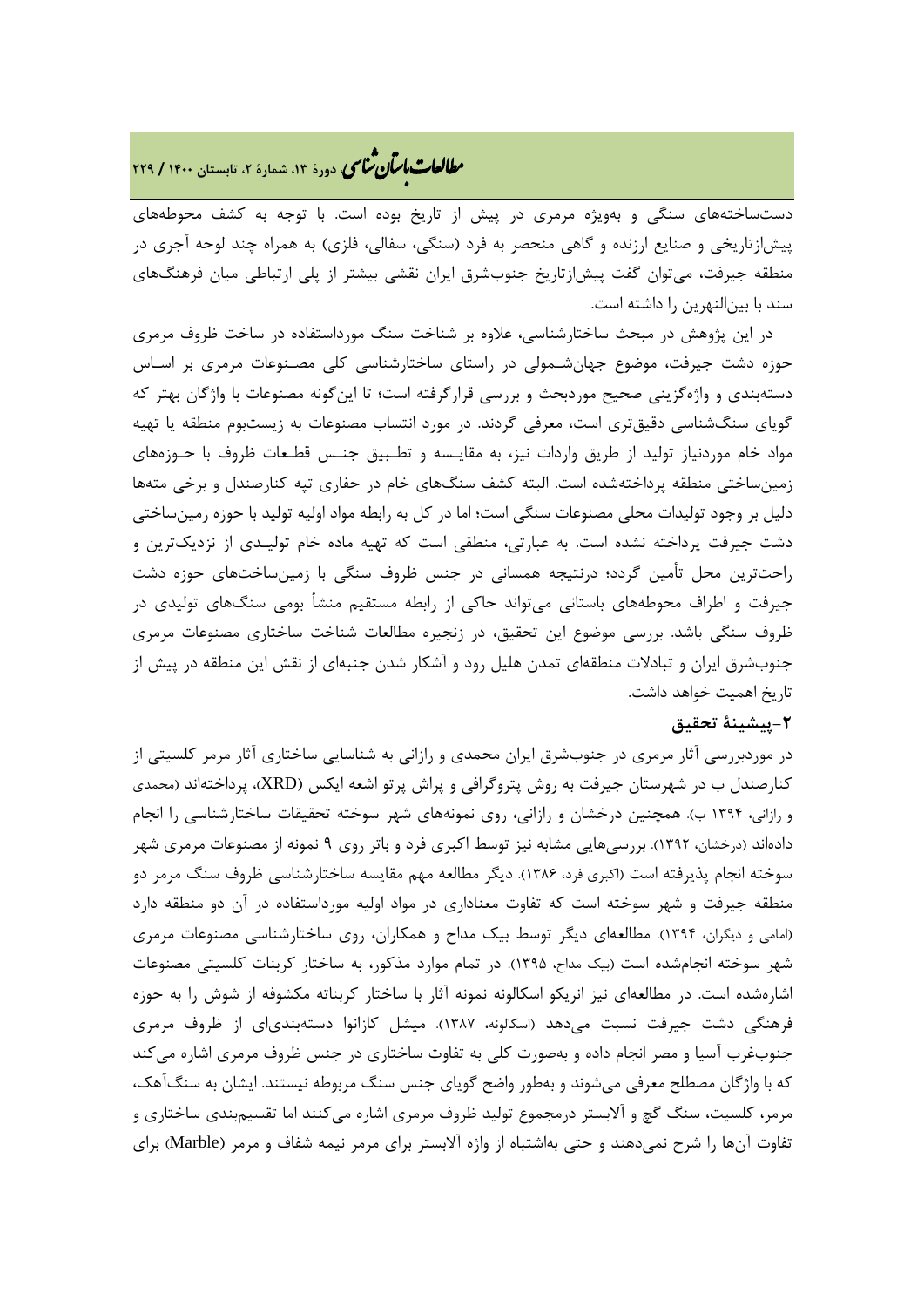**/230 ساختارشناسی ظروف مرمري دشت جیرفت و تطبیق با سنگهاي مرمري پراکنده در شاخابههاي هلیل و شور، در جنوب شرق ایران**

مرمر شفاف استفاده میکنند؛ درصورتیکه این دو سنگ به لحاظ ساختاري و زمینساختی باهم متفاوت هستند و هردو بسته به نحوه تشکیل و ناخالصیها میتوانند شفاف و نیمه شفاف باشند (کازانوا، 1387). دسته- بنديهاي محدودتري در جنوبشرق ایران، براي ظروف مرمري گورستان شهر سوخته توسط شیرازي (شیرازي، 1385) و محوطه شهداد توسط مرحوم حاکمی (1997 ,Hakemi (نیز ارائهشده است. ازنظر ابزارشناسی، بررسیهایی براي ابزارشناسی ساخت ظروف مرمري شهر سوخته توسط بوچوتی و همکاران صورت گرفته است (S. Boccuti et al, 2015). همچنین، جلال|لدین رفیعفر متههای سنگی کنارصندل شهرستان جیرفت و سید سجادي روي ریز متهکاري جواهرآلات شهر سوخته بررسیهایی داشتهاند (سید سجادي، 1382؛ رفیع فر، 1387؛ رفیع فر، میکلی و ویداله، 1387). بررسیهایی تطبیقیاي نیز روي فناوري مصنوعات سنگی حوزه مدیترانه با تکیه بر دیوارنگارههاي مصري و مشاهدات ماکروسکپی در راستاي شناخت روشهاي ساخت انجامگرفته (2007 ,Baven (که میتواند قابلتعمیم به دیگر حوزههاي تمدنی چون جنوبشرق ایران باشد. درزمینه مطالعات فناوري ساخت و منشأ مصنوعات سنگی، بررسیهایی توسط فیلیپ کوهل و دیگران بر اساس داده- هاي تپه یحیی روی سنگهای کلریتی صورت پذیرفته است (Kohl et al,1979; Kohl,1975). ازجمله متأخرترین بررسیها درباره فناوري ساخت مصنوعات سنگی و مطالعات منشأ یابی سنگهاي کلریتی حوزه جیرفت، پژوهشهاي رازانی، امامی و مجیدزاده است که نتایج به دست آمده نشاندهنده بومآورد بودن مواد اولیه بر پایه معدن کاوی و ساختار سنگهای کلریتی (نه استیتایت یا سنگ صابون) است ( ,Emami et.al 2017). مطالعـات دیگر به بررسی روابط فرهنگی- تجاري حوزه فرهنگی جیرفت در جنوبغرب آسـیا پرداختهاند؛ در مقالهاي با بررسـی نقش و جایـگاه ادوات سنـگی، به ارتبـاطات جیـرفـت با مناطق میانرودان (معبد خفاجه و تل عقرب)، شمال عربستان کنونی (محوطه تاروت)، پاکستان و افغانستان (موندیگاگ)، هند (موهنجودارو)، استان سیستان و بلوچستان (شهر سوخته)، استان کرمان (تپههاي شهداد و یحیی)، فلات مرکزي ایران (تپه حصار دامغان)، آذربایجان در شمال غرب ایران و آلتین تپه در آسیاي میانه و مناطق همجوارش اشاره میکند (رفیعفر، 1393). در مقالهاي ارتباطات جیرفت از شرق با محوطههاي هاراپایی و باکتریانا (بلخی- مروي) و از غرب با انشان و بینالنهرین (دوره اور) با استناد بر نقوش برجستۀ مهرها، ظروف، پیکرك و متون نوشتاري بررسی شده است (استنکلر، 1393). در مقالهاي نیز با مطرح کردن دورة زمانی جیرفت بین 2800 تا 2200 پ. م. به ارتباط فرهنگی و مسیرهاي ارتباطی جیرفت از عمان در دورة امالنار تا سیستان و بلوچستان، افغانستان و سند و موهنجودارو بر اساس دادههاي سفالی اشارهشده است (پ. رایت، 1393). بررسیهاي فوق نمونه بررسیهایی بودند که روي مصنوعات سنگی و ردپاي ارتباطات جیرفت با مناطق پیرامون صورت گرفته است؛ اما آنچه پیداست خلأ فاحشی در مطالعه و معرفی ساختاري و سنگشناسی مصنوعات مرمري بهعنوان اشیاي منزلتی مهم پیش از تاریخی وجود دارد که بررسی باستانسنجی آنها با توجه به زیستبوم منطقه میتواند در شناخت بخشی از نظام مبادلاتی جیرفت با جوامع همجوار نیز مؤثر باشد.

## **-3 مواد و روشهاي آزمایشگاهی**

مطالعات آزمایشگاهی شامل آزمونهاي تهیه و مطالعه مقاطع نازك میکروسکوپی، آنالیز پراش اشعه ایکس (XRPD (به همراه میکروسکوپ الکترونی روبشی (EDX-SEM (با هدف ساختارشناسی مصنوعات مرمري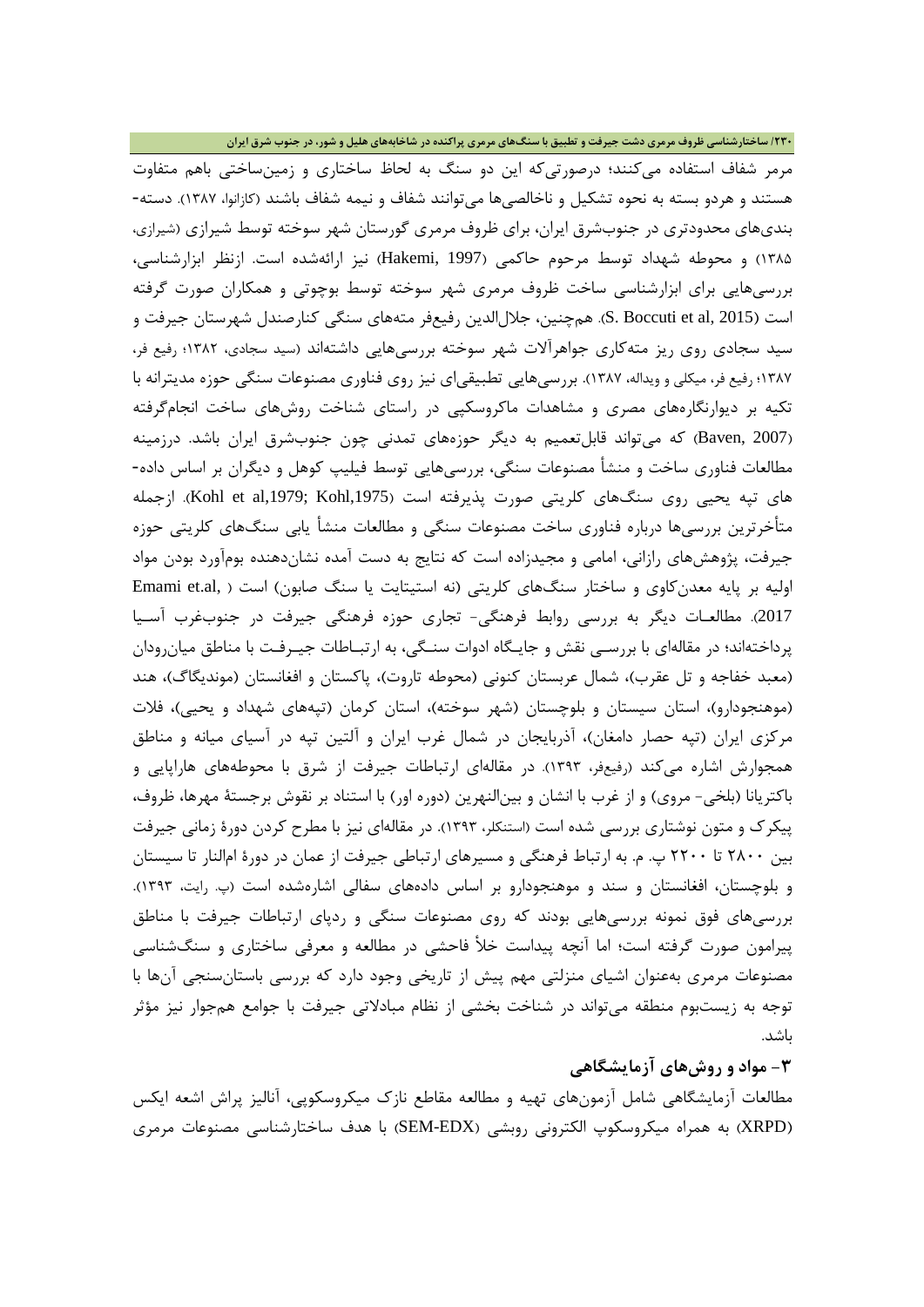**، دورة ،13 شمارة ،2 تابستان <sup>1400</sup> / <sup>231</sup>** �نا� �طا ی �عات با�تان

جنوبشرق ایران با تأکید بر دشت جیرفت بوده است. در همین راستا در ابتدا نمونهبرداري و سپس اقدام به آنالیز نمونهها گردید که شرح آن در ادامه آمده است.

**.3-1 نمونهبرداري**

براي پتروگرافی ابتدا هفت قطعه نمونه باستانی؛ یک نمونه از آثار توقـیفی پایگاه بیـنالمللی مطـالعات باستانشناسی جنوبشرق ایران (جیرفت) و پنج نمونه از محوطه کنارصندل جنوبی انتخاب گردید که بهغیراز یک نمونه به دستآمده از کاوشهای باستانشناختی یوسف مجیدزاده،<sup>(۱)</sup> باقی مربوط به دادههای سطحی تپه هستند. با توجه به تشابه نتایج مطالعه مقاطع پتروگرافی نمونههاي باستانی، بهمنظور مطالعات تکمیلی، نمونه مکشوفه از کاوشهاي علمی تپه کنارصندل جنوبی (نمونۀ شمارة 7) براي بررسی با دستگاه XRD و نمونه توقیفی پایگاه مذکور (نمونۀ شمارة 3) به دلیل قرارگیري در مجموعهاي از کاسههاي خاص منطقه (به لحاظ ابعاد بزرگ و نوعی فرسایش) براي مطالعه با دستگاه EDX -SEM انتخاب شدند. سواي آنها 12 نمونه سنگ خام طبیعی از سطح تپه و اطراف رودخانههاي مجاور تپه کنارصندل برداشت گردید (جدول. 1؛ تصویر. 1). همچنین از سازند آهکی قم و معدن مرمریت گلوماران که در نزدیکی منطقه بود نمونهبرداري شد؛ تا مقاطع پتروگرافی دادههاي باستانی با نمونههاي طبیعی پراکنده در منطقه، موردبررسی و تطبیق قرار گیرند. جدول. ١: نمونههاي برداشتشده اين پژوهش

| Tab:1 the selected samples from the different sources of this case study |                                   |
|--------------------------------------------------------------------------|-----------------------------------|
| شماره نمونهها                                                            | نمونهها                           |
| $V - V$                                                                  | نمونههای باستانی                  |
| $\lambda - 19$                                                           | نمونههاى طبيعى سطح محوطه كنارصندل |
| $1Y - 19$                                                                | رودخانه شور                       |
| ٢٠                                                                       | معدن گلوماران                     |
|                                                                          | سازند قم                          |



تصویر شماره. :1 نمونه سنگهاي خام برداشتشده از حوضه جیرفت Fig 1. The selected raw material samples taken from the Jiroft plain.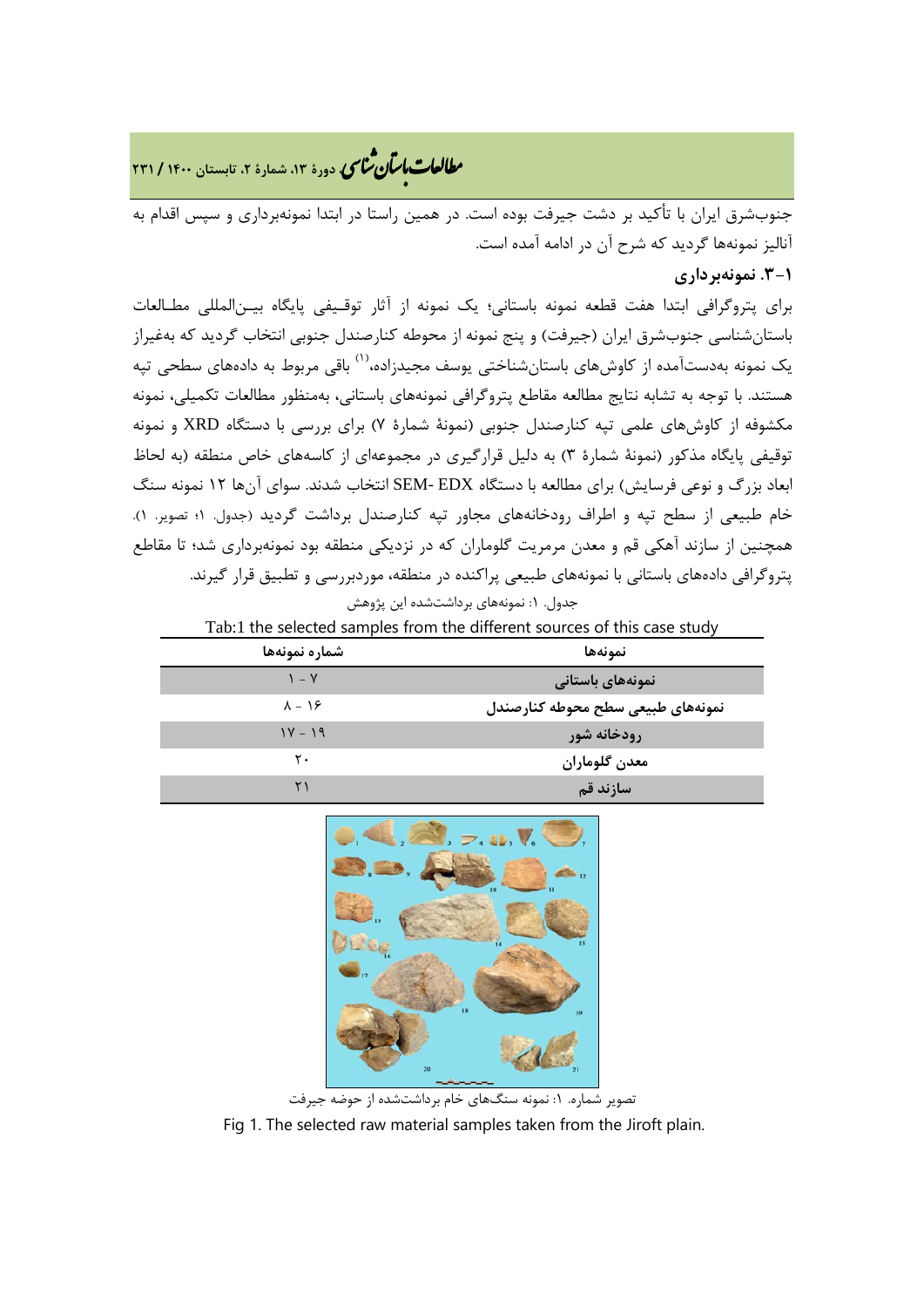#### **/232 ساختارشناسی ظروف مرمري دشت جیرفت و تطبیق با سنگهاي مرمري پراکنده در شاخابههاي هلیل و شور، در جنوب شرق ایران**

## **-3 .2 معرفی روشهاي آزمایشگاهی**

در این تحقیق با هدف ریزساختارشناسی اشیا مرمرین جیرفت به همراه دیگر نمونههاي مورد مطالعه بر اساس مطالعات آزمایشگاهی از روشهاي پتروگرافی مقطع نازك، پراش اشعه ایکس به روش پودري (XPRD (و میکروسکوپ الکترونی روبشی (EDX -SEM (استفاده گردید. در همین راستا براي شناسایی و تشخیص فازهاي بلوري موجود از آنالیز پراش پرتوایکس به روش پودري روي نمونهي مکشوفه از کاوشهاي علمی تپه کنارصندل جنوبی (نمونۀ شمارة 7)، بهوسیله دستگاه دیفراکتومتر مدل 1800PW ساخت شرکت PHILIPS هلند (لامپ پرتوایکس از جنس مس با حداکثر اختلافپتانسیلkV 40 و حداکثر شدتجریان mA ،25 نمونه ثابت و آشکارساز سوزن) تحت زاویه .θ2. و زاویه تابش 65-5 درجه در آزمایشگاه پراش پرتو ایکس شرکت کانساران بینالود انجامشده و با استفاده از نرمافزار plus score high Xpert تفسیر گردید. براي شناسایی و تعیین نیمه کمی ترکیبات شیمیایی و عناصر موجود نمونه سنگ از میکروسکوپ الکترونی روبشی (SEM-EDX) (نمونۀ شمارهٔ ۳) استفاده گردید. این آزمایش توسط دستگاه مدل VEGA\TESCAN-LMU ساخت سال 2010 جمهوري چک در مرکز پژوهش متالورژي رازي (تهران) انجام شد. همچنین براي شناسایی ماهیت سنگ و ساختار میکروسکوپی آن از پتروگرافی مقاطع نازك استفاده شد؛ فرایند ساخت مقاطع 23 نمونه بهصورت تکمرحلهاي با انجام مراحل برش و سایش تا ضخامت استاندارد 25 تا 30 μm بر اساس استاندارد (2009 ,ASTM (انجام شد. در ادامه نیز با استفاده از میکروسکوپ پلاریزان المپیوس 51BX ساخت کشور ژاپن در دانشگاه هنر اسلامی تبریز مورد مطالعه و تصویربرداري قرار گرفت.

## **-4 نتایج و بیان دادهها**

در بررسیهاي پتروگرافی، مقاطع نازك 7 قطعه مطالعاتی (باستانی) بهدستآمده از تپه کنارصندل جنوبی، همگی حاکی از ترکیب آراگونیتی با شکل سوزنی و لایهاي با فضاي خالی محدود است که گاهی با مواد آلی در بخش برخورد لایهها پرشدهاند (ت. 2). آراگونیت داراي سیستم بلوري ارتورومبیک با اشکال چندوجهی سوزنی، ستونی، منشوری، گلبولی شکل، سختی ۴- ۲٫۵، موس، رنگ خاکه سفید، جرم مخصوص ۲/۹۵ گرم و فلورسانس صورتی کمرنگ است (تارنماي پژوهشی مین دات، تاریخ دسترسی: /23 /10 97). مقاطع دوازده نمونه سنگهاي طبیعی پراکنده در سطح محوطه کنارصندل جنوبی و رودخانه مجاور حاکی از مرمرهاي آراگونیتی و مرمرهاي دگرگونی است. مرمرهاي دگرگونی شامل دو دسته درشت بلور و ریزبلورند که رگههاي آن با کلسیت ثانویه و گاهی کوارتز پرشده است. همچنین در برخی نمونهها کانی ثانویه کوارتز یا اکسید آهن مشاهده گردید. فضاي خالی محدود نمونهها با کلسیت ثانویه، اکسید آهن و کوارتز ریزبلور پرشده است. نمونههاي آراگونیتی نیز مشابه نمونههاي باستانی بوده و داراي استیلولیت (تجمع مضرس) اکسید آهن و مقداري مواد آلی هستند (ت. 3).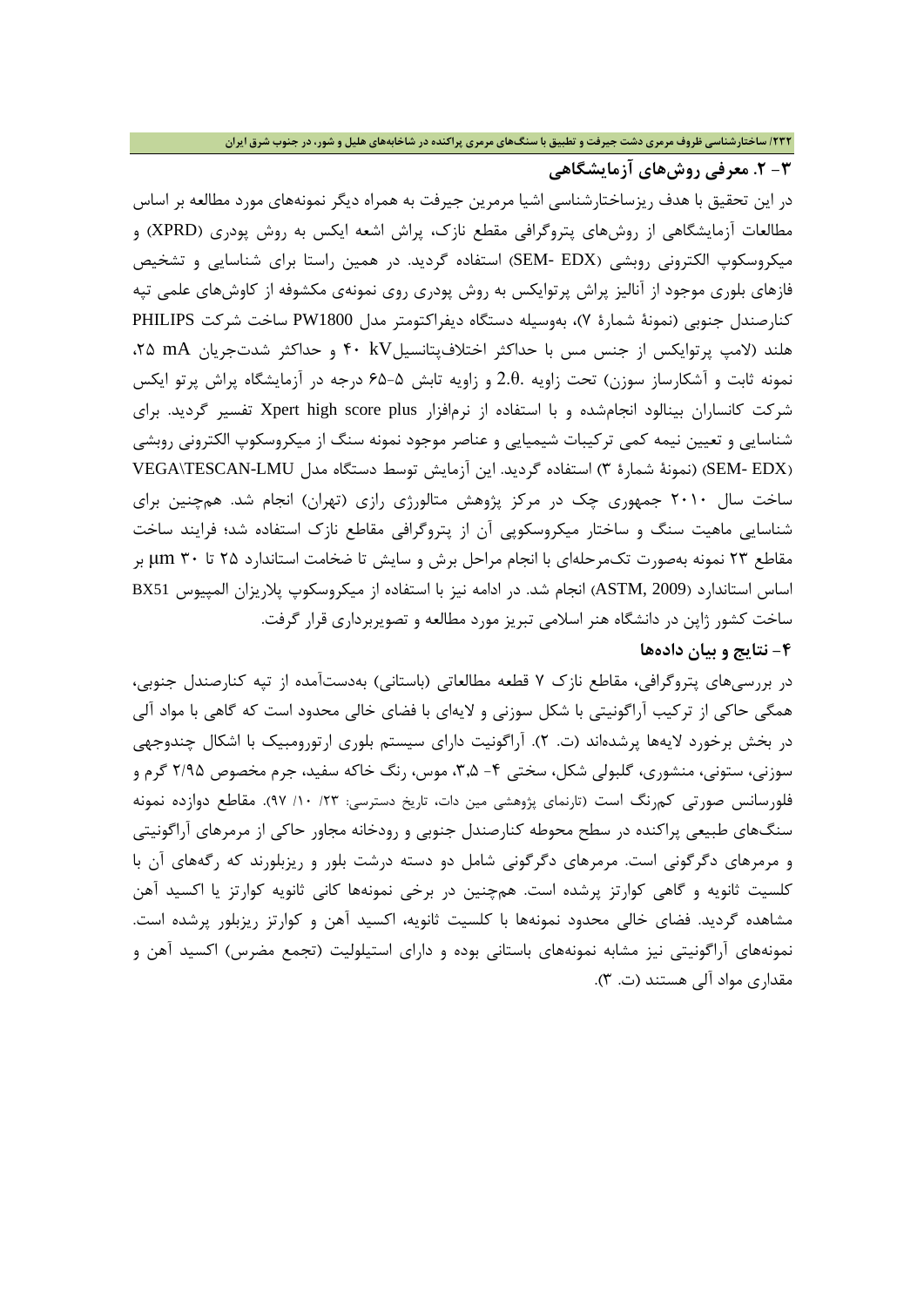**، دورة ،13 شمارة ،2 تابستان <sup>1400</sup> / <sup>233</sup>** �نا� �طا ی �عات با�تان



تصویر شماره :2 راست) مقطع نازك نمونۀ شمارة 1 و چپ) نمونۀ شمارة 4 از نمونههاي باستانی با بزرگنمایی 40 برابر تحت نور XPL، Fig.2, Right ) Thin section of sample No. 1 and left) Thin section of Sample No. 4 of ancient specimens with 40x magnification under XPL light



تصویر شماره ۳: نمایی از مقاطع نازک نمونههای طبیعی پراکنده در اطراف تپه کنارصندل جنوبی با بزرگنمایی ۴۰ برابر تحت نور XPL، مرمرهاي دگرگونی (راست) شمارة 18 و وسط شمارة 19) و چپ) مرمر آراگونیتی (نمونۀ شمارة 9) مشابۀ با نمونههاي باستانی. Fig.3, View of the thin sections of natural specimens around the Konar-Sandal Tepe with 40x magnification under XPL light. Right ) sample No-18 and middle) sample No-19 Metamorphic marbles, Left) Aragonite marble (sample No: 9) similar to ancient specimens.

نمونه مقطع نازك موردبررسی از معدن گلوماران (نزدیکترین معدن فعال و شناختهشده به کنارصندل)، جزء سنگهاي آهکی ریزبلور فسیلدار بایو اسپارایتی است که کاملاً با نمونههاي موردبررسی از منطقه کنارصندل متفاوت است. بررسی مقطع نازك نمونه از سازند قم نیز حاکی از وجود سنگآهک فسیلدار بایومیکرایتی است که با نمونه معدن گلوماران مشابه است (تصویر. 4).



تصویر شماره . ۴: راست، نمایی از مقطع نازک نمونۀ شمارۀ ۲۱ از معدن گلوماران با بزرگنمایی ۴۰ برابر تحت نور XPL، نشاندهنده آهک فسیل دار؛ چپ، نمایی از مقطع نازك نمونۀ شمارة 20 از سازند قم با بزرگنمایی 40 برابر تحت نور PPL، نشاندهنده آهک فسیل دار.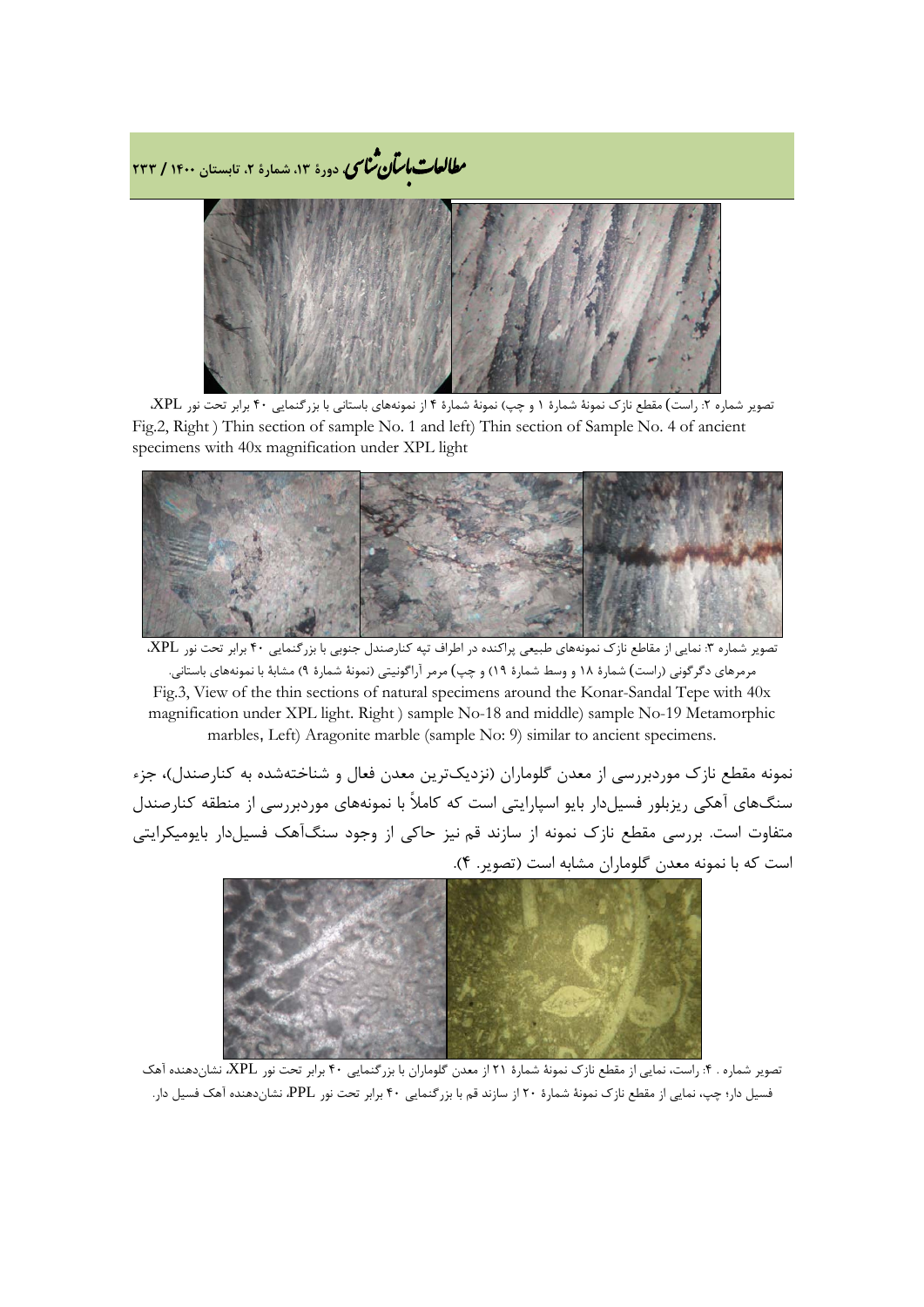#### **/234 ساختارشناسی ظروف مرمري دشت جیرفت و تطبیق با سنگهاي مرمري پراکنده در شاخابههاي هلیل و شور، در جنوب شرق ایران**

Fig 4. Right) View of the thin section of sample No. 21 of the Glomaran mine with 40x magnification under XPL light, indicating fossilized lime; left)View of the thin section of sample No. 20 of the Qom Formation with 40x magnification under PPL light, indicating fossilized lime;

نمونه باستانی بهدستآمده از کاوشهاي علمی تپه کنارصندل که در مقطع نازك مرمر آراگونیتی تشخیص دادهشده، براي بررسیهاي تکمیلی با پراش پرتوایکس به روش پودري (XRPD (انتخاب گردید؛ و نتیجه حاکی از کانی غالب کلسیت (کربنات کلسیم CaCO3) با درجه خلوص بالاست (نمودار. ۱). مجموع نتایج بررسیهاي پتروگرافی و آنالیز XRPD این نمونه نشاندهنده مرمر کربناتی با ساختار آراگونیتی است. نمونۀ شمارة 3 از دادههاي باستانی، جزئی از مجموعه ظروف توقیفی در پایگاه بینالمللی مطالعات باستانشناسی جنوبشرق ایران؛ جیرفت است که در تصاویر و تجزیه عنصري ارائهشده توسط EDX -SEM ساختار چندوجهی ستونی مرمر آراگونیتی و کانی غالب کلسیت مشخص است. نتایج مذکور با نتیجه آنالیز XRPD انجامشده در این پژوهش (نمونۀ شمارة 7) مطابقت دارد. همچنین در مطالعه پتروگرافی مقطع نمونه (بهصورت عرضی)، کانی آراگونیت مشاهده گردید که با تصاویر SEM نمونه و تصاویر پتروگرافی سایر نمونه- هاي باستانی مطابقت دارد (تصویر. 5).



نمودار. :1 طیف XRD نمونه مکشوفه از حفاريهاي تپه کنارصندل، بلندترین پیک، شاخص کانی کلسیت در سنگ مرمر است Diagram1.. X-ray diffraction analysis diagram from a sample discovered from scientific Excavations from Konar Sandsal Tepe, the highest peak is the calcite mineral in marble strone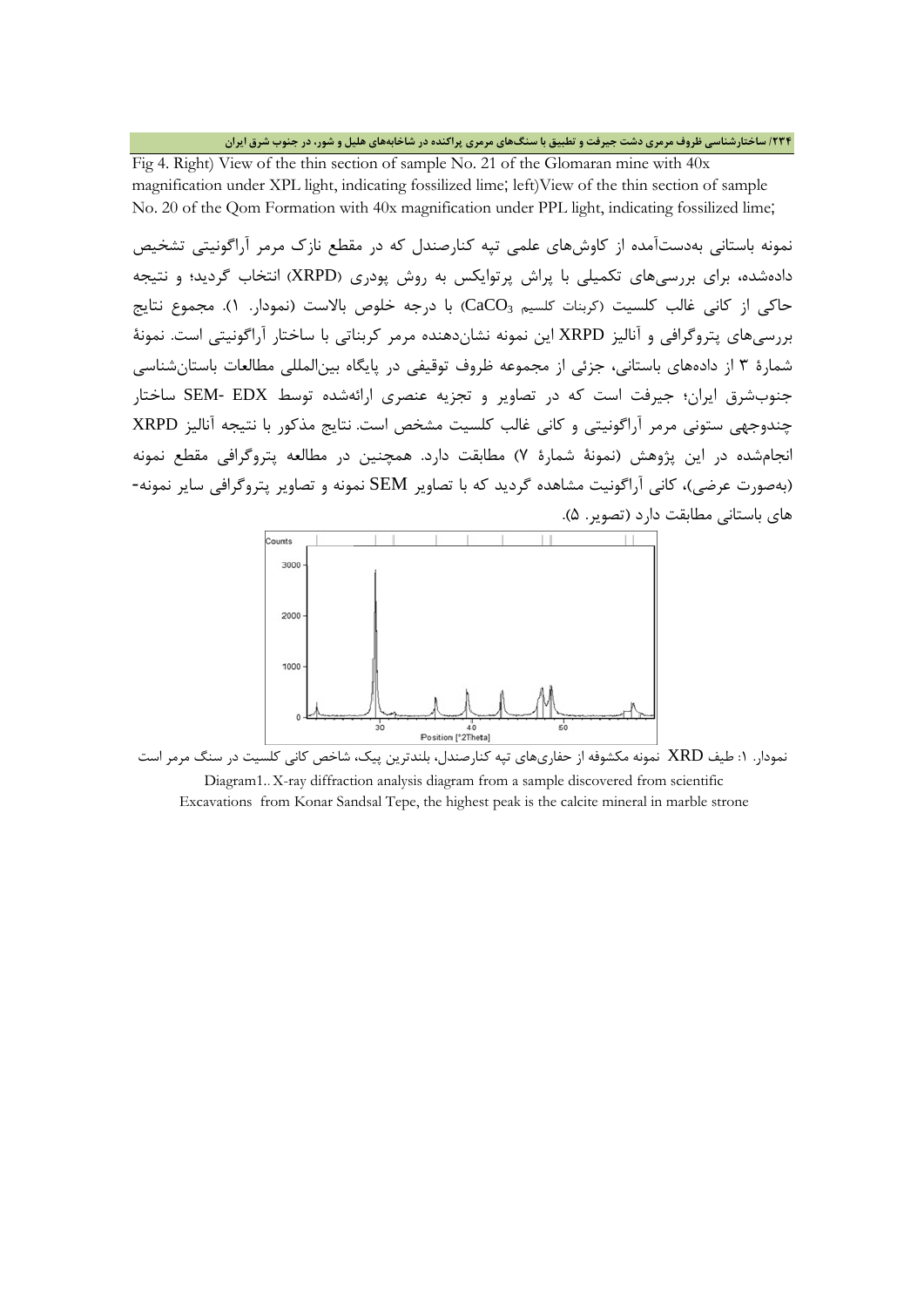**، دورة ،13 شمارة ،2 تابستان <sup>1400</sup> / <sup>235</sup>** �نا� �طا ی �عات با�تان



تصویر شماره. :5 بالا ) نتایج آنالیز عنصري روبش خطی و راست) تصاویر EDX -SEM و چپ) تصویر مقطع نازك پتروگرافی نمونه fig. 5: Above) results of the Linear scan and elemental, right) Micro scan of Sample No.3 and left) Petrographic thin section image of the sample No:3

#### **.5 نتایج و بحث**

براي نامگذاري برخی سنگهاي مطرح در سه عرصه تخصصی باستانشناسی، زمینشناسی و تجارت سنگ، استفاده از اصطلاحهاي یکسان در معرفی سنگهاي مختلف باعث سردرگمی بسیار در مطالعات علمی شده است. یکی از آن موارد واژه مرمر و آلابستر در مورد تعدادي از سنگهاي کربناته و سولفاته بوده که ساختار ظروف سنگی این مقاله را شامل میشوند. بهطورکلی، در باستانشناسی براي گروهی از سنگهاي کربناتی و سنگ گچ از آن واژهها استفاده میشود؛ در تجارت سنگ، به هر سنگ کربناته که قابل جلا و صیقل دهی باشد عنوان مرمر قابلاستفاده است؛ و در زمینشناسی، آلابستر براي انواع متراکم و دانهریز گچ کاربرد دارد. مرمر و مرمر اونیکس براي گروهی از سنگهاي کربناته (کلسیتی، دولومیتی و آراگونیتی) و سنگ چینی براي سنگهاي کربناته دگرگون شده گفته میشود؛ مرمریت براي سنگهاي آهکی (متراکم قابل برش) چشمههاي درون غارها؛ و تروارتن نیز براي سنگهاي آهکی چشمههاي آب گرم استفاده میگردد (محمدي و رازانی 1394؛2012 ,Price(. از طرفی، مرمر از دیدگاه زمینشناختی، از دگرگونی سنگهاي کربناته که متشکل از کربنات کلسیم (کلسیت) یا کربنات منیریم (دولومیت) است، توسط تبلور مجدد در شرایط دگرگونی ناحیهاي و یا مجـاورتی ایجاد میشود (پورمعافی، :1383 -155 135)، اما آنچه بین زمیـنشنـاسـان مصـطلح گردیـده، نامگذاري گونههاي دگرگون شده بهعنوان سنگ چینی و برخی از گونههاي رسوبی بهعنوان مرمر است. مطالب مذکور حاکی از وجود پیچیدگی و سردرگمی در میان حوزههاي تخصصی متفاوت در مطالعات مشابه است. در بررسیهاي باستانشناختی که از سایر علوم در پیشبرد اهداف خود بهرهمند است، بازشناخت اصطلاحات و استفاده از مطالب و واژگان صحیح در راستاي معرفی مصنوعات، زیستبوم منطقه و عوامل درونزا یا برونزایی تولیدات باستانی و منشأ یابی اهمیت بسزایی دارد. در مطالعات باستانشناسی، سنگهاي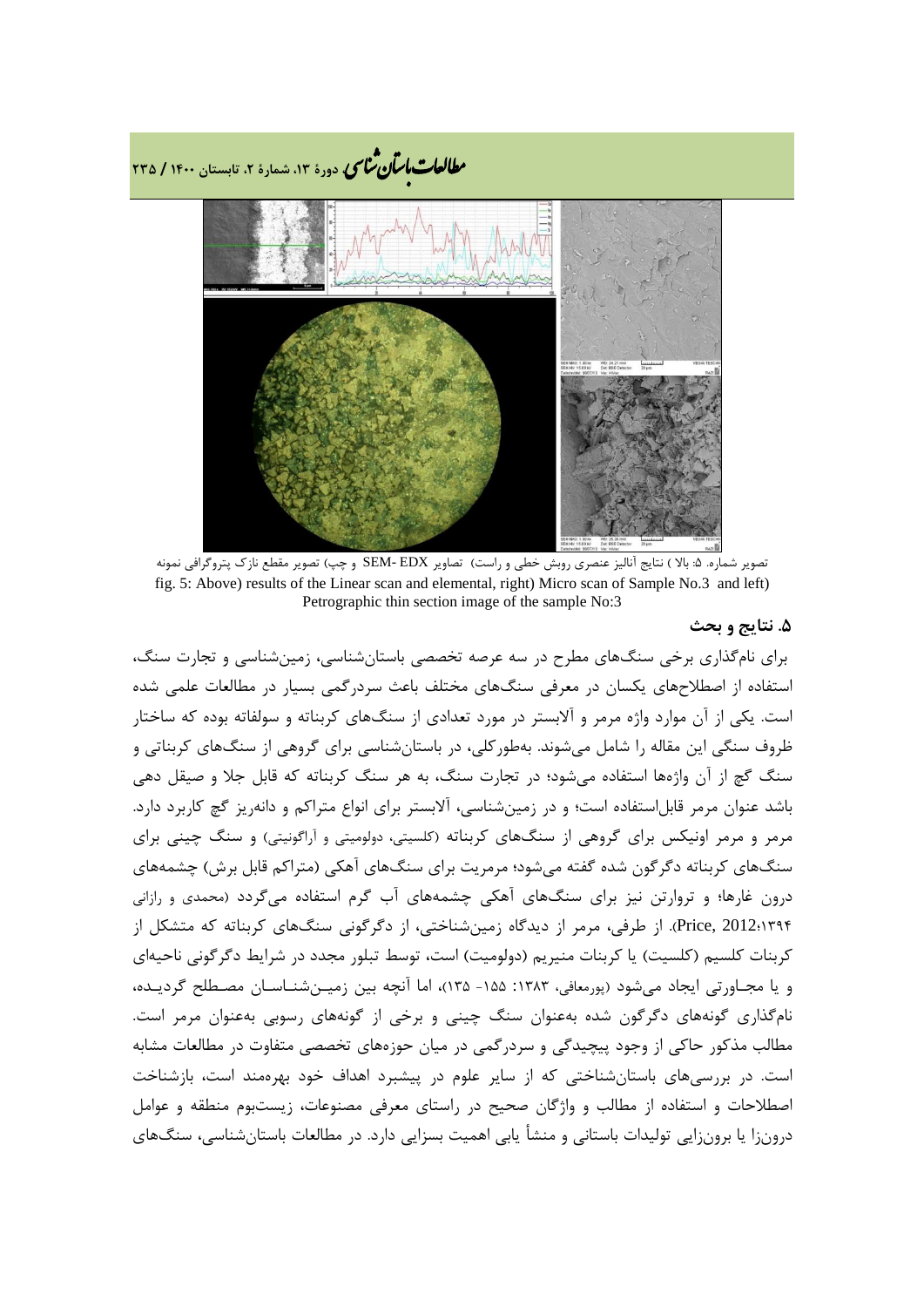#### **/236 ساختارشناسی ظروف مرمري دشت جیرفت و تطبیق با سنگهاي مرمري پراکنده در شاخابههاي هلیل و شور، در جنوب شرق ایران**

مذکور به دلیل ظاهري (تقریباً) همسان، در لقاي دو واژه عام و مصطلح شده مرمر یا آلابستر معرفی میشوند و مانعی جدي براي مطالعات علمی هستند. مسئله اساسی در عدم تمایز ساختاري نسبی میان واژه مرمر و آلابستر است تا دستکم تفاوتی در حد معرفی پایه کربناتی (براي مرمرها) یا سولفاتی (براي آلابستر) مصنوع مرمري از آن حاصل آید. درواقع معلوم نیست که واژة مرمر یا آلابستر گویاي چه نوع ساختار اولیه است. اهمیت دستهبندي مذکور در تفاوت ساختاري مواد متشکله و نحوه تشکیل است که در بازشناخت رابطه جامعه با زیستبوم و تبادلات فرهنگی در منطقه و فرا منطقه، فنشنـاسی و منـشأ یابی حائز اهمـیت قرار میگیرد. البته گاهی برخی نویسندگان با کلماتی تلفیقی مانند آلابستر کلسیتی، آلابستر شرقی (تراورتن) و آلابستر گچی سعی در معرفی بهتر مصنوع سنگی دارند (2007 (s.Edt(,Winefordner & Goffer (ولی در کل علیرغم کلینگري، آن نامگذاريها صحیح نیست و با افزایش گستره نامهاي یک سنگ، ایجاد سردرگمی بیشتر مے کند.

بهطورکلی میتوان گفت، سنگ مورداستفاده در ساخت انواع مصنوعات مرمري یا آلابستري، دستهاي از گونههاي مختلف سنگهاي رسوبی نرم چون کلسیت، آراگونیت، دولومیت، تراورتن، مرمریت، مرمر (گونه دگرگونی سنگهاي کربناته رسوبی)، سنگ گچ و آلابستر (سنگ متراکم و ریزبلور گچی) هستند ( ,Bevan Radi Abdel Kader & Sayed ؛T. Price, 2012 ؛377 :1387 ،کازانوا ؛ Rapp, 2009: 128- 135 ؛2007: 42 502 2013: ,Mohamed(. تاکنون آزمایش و بررسی 52 نمونه از قطعات ظروف مرمري شهر سوخته و جیرفت (بهصورت پراکنده در مطالعات مختلف) نشاندهنده گروه سنگهاي کربنات کلسیم است که از آن میان آراگونیتی بودن نوزده نمونه از قطعات ظروف مرمري مشخص است و در مورد دیگر نمونهها به دلیل کامل نبودن روند گزارشی و آزمایشها تنها قرار گرفتن در گروه کلسیتی قابلتأیید است (اکبري فرد، 1386؛ محمدي سفیدخانی و رازانی، 1394؛ امامی و دیگران، 1394؛ درخشان 1392؛ محمدي سفیدخانی 1394؛ بیک مداح و همکاران 1395؛ 2015 al et Boccuti .S (خانم کازانوا که در حوزه جنوبغرب آسیا تا مصر روي مصنوعات مرمري بررسیهایی داشته است معدود نمونههایی را مرمر دگرگون مشاهده کرده و در کل آثار را بهعنوان کلسیت (شامل سنگ- هاي کربناتی و سولفاتی) معرفی میکند که در حوزه سازندهاي رسوبی قرار میگیرند. همچنین %80 آثار کلسیتی را کربنات کلسیم و بیست درصد آن را سولفات کلسیم معرفی میکند (کازانوا، 1387) که میتواند همسو با مطالعات پراکنده در جنوبشرق ایران باشد.

در مطالعهاي نیز انریکو اسکالونه اظهار میکند که نمونه مصنوعات سنگی با ساختار گچی مربوط به حوزه جنوبغرب ایران و نمونه مصنوعات با ساختار کربناته میتواند مربوط به حوزه جنوبشرق ایران باشد و نمونه آثار با ساختار کربناته مکشوفه از شوش را مربوط به حوزه فرهنگی دشت جیرفت نسبت میدهد (اسکالونه، 1387). همچنین با توجه به وجود سازندهاي آهکی بسیار در جنوبشرق و نبود سازند مشخص گچی در حوزه زمینساختی آن- بهمانند سازند گچساران که غرب و شمال ایران را شامل میشود- فرض آقاي اسکالونه منطقی به نظر میرسد. از طرفی نیز نتایج پتروگرافی این تحقیق و سایر مطالعات مشابه، کربناتی بودن مصنوعات مرمري جنوبشرق ایران را بارز میکند. درنتیجه میتوان با توجه به فرض معقول بوم آورد بودن مواد اولیه، کربناتی بودن مصنوعات مرمري را مطرح نمود و احتمال وجود گونههاي آلابستري را کمرنگ دانست. همچنین با توجه به نتایج پتروگرافی، XRPD و EDX -SEM در این پژوهش و بررسی دیگر مطالعات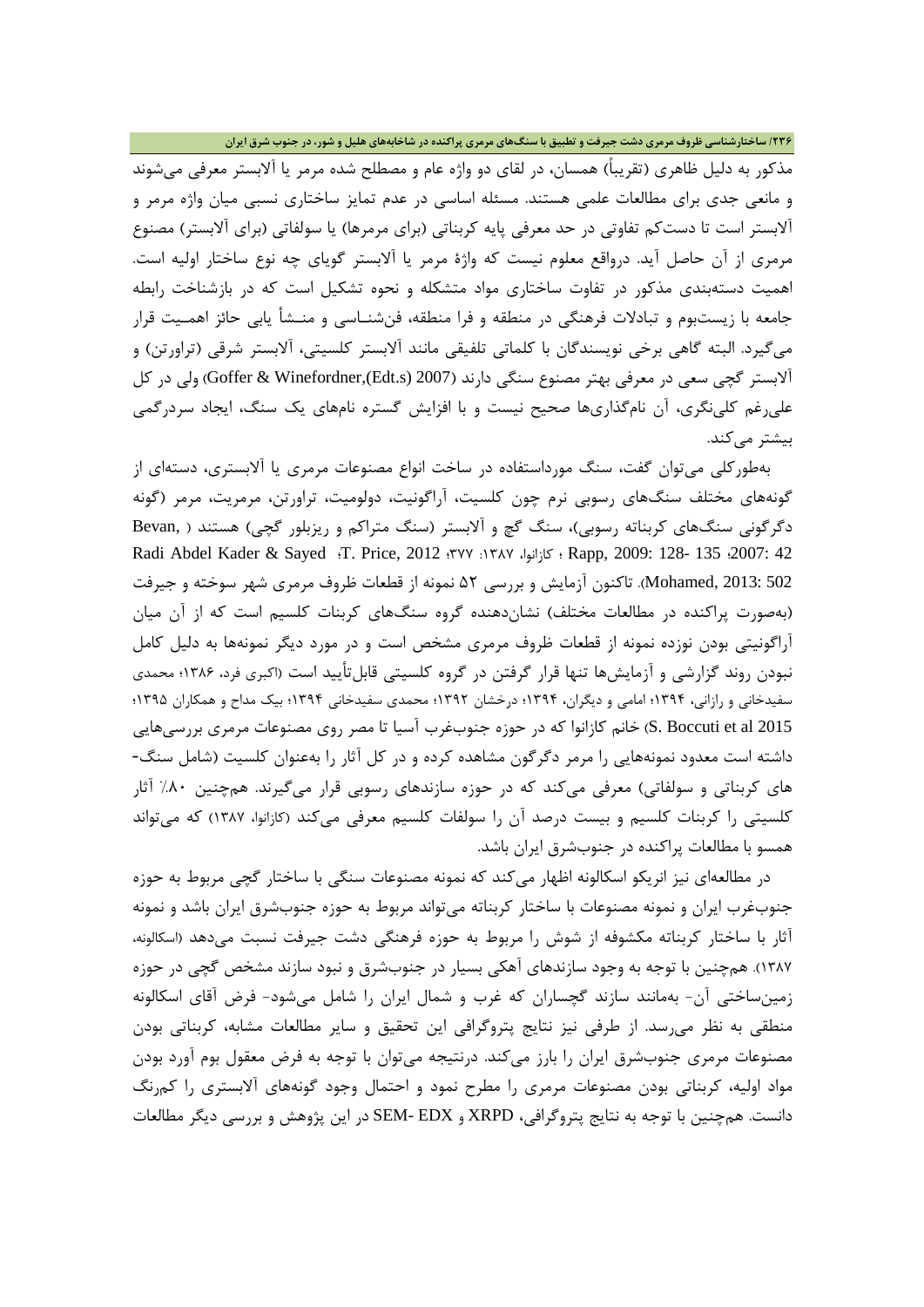# **، دورة ،13 شمارة ،2 تابستان <sup>1400</sup> / <sup>237</sup>** �نا� �طا ی �عات با�تان

مشابه، میتوان بهمنظور معرفی علمی مصنوعات کربناتی جنوبشرق ایران، گونه کلسیتی با ساختار آراگونیتی را پیشنهاد نمود.

با توجه به نتایج این تحقیق و پیشینه مطالعات منطقه، باید در ساختار زمینشناسی دشت جیرفت به دنبال زمینساختهاي مشابه با مصنوعات باستانی گشت؛ اگر مناطقی در دسترس محوطههاي باستانی وجود داشته باشد که ساختار سنگهاي کربناتی آن با مصنوعات باستانی همسان باشد، فرض بوم آورد بودن مواد خام تولیدي قويتر میگردد. بررسی سنگهاي طبیعی سطحی در محوطه کنارصندل و آبراههاي آن وجود مرمرهاي رسوبی قابل تطبیق با دادههاي باستانی و مرمرهاي دگرگونی را در حول محوطه باستانی کنارصندل مشخص نمود. آن مهم نشان میدهد که در کوههاي اطراف و شاخابههاي هلیل وجود انواع مرمرهاي رسوبی چون آراگونیت وجود دارد و میتوان با در نظر گرفتن تطابق سنگهاي سطحی با دادههاي باستانی منشأ ماده خام را در حوزه جیرفت محلی دانست. بر اساس نقشه زمینشناسی ،1/100000 حوزه جیرفت و آنچه از بررسی سه گسل بزرگ دلفارد، سبزواران و چاه مزرعه برمیآید میتوان گفت در شمال سبزواران (جیرفت) به هم متصل و در مسیر رودخانه هلیل بهطرف جنوب ادامه مییابند. در چهارگوش سبزواران قدیمیترین واحدهاي سنگی از زمان پالئوزوئیک (قبل از پرمین) در جنوبغربی نقشه گسـترش دارند که روي آنها گدازههاي بازالتی، شیلها، ماسهسنگ و آهکهاي ژوراسیک و کرتاسه قرارگرفتهاند. سنگهاي آتشفشانی ائوسن و واحدهاي آهکی سازند قم در قسمت شرق و غرب رودخانه هلیل گسترش یافتهاند. در جنوبغربی نقشه سنگهاي الترابازیک و آهکهاي میکرایتی پلاژیک مربوط به افیولیتها داراي برونـزدهایی هسـتند. همچنین آهکهاي چشمههاي آهکساز از رسوبات مربوط به کواترنري در منطقه میباشند. تصویر 7 نقشه پراکنش سنگهاي کربنات کلسیم (با رنگ زرد) و فواصل آنها با محوطه باستانی کنارصندل (به رنگ قرمز) روي نقشه زمینشناس1:100000 منطقه را نشان میدهد (ت. 7). در این نقشه از نشان دادن سازند قم و رخنمونهاي آنکه از کربنات کلسیم فسیل دار تشکیلشده- با توجه به عدم کشف سنگهاي آهکی فسیل دار در ساخت ظروف مرمری- اجتناب گردید. طبق نقشه مذکور محوطههای قابل|ستفاده بهمنظور برداشت مواد خام موردنیاز تولید مصنوعات مرمري پیشنهاد گردیده است. با توجه به نقشه و دسترسی به مواد اولیه در جوار محوطههاي باستانی فرض بوم آورد بودن مواد خام تولیدي معقول و بارز است.

در جیرفت کثرت مصنوعات سنگی توقیفی (حدود چهار هزار اثر) و ابعاد بزرگتر مصنوعات نسبت به محوطههاي همجوار چنین نشان میدهد که دسترسی به مواد اولیه تولید ساده و زیاد بوده است. درنتیجه و با توجه به کثرت آثار توقیفی، حوزه جیرفت گویاي یک مرکز مهم تولید مصنوعات سنگی است؛ معقولانه به نظر میرسد که چنین توان تولیدي در پیشازتاریخ، باید داراي یک نظام تولیدي بالفعل و گسترده با دسترسی سهل و بسیار به مواد اولیه باشد و آن نمیتواند با محدودیتهاي مبادلات تجاري در واردات مواد اولیه همخوانی ایجاد کند. این نتایج و دیگر نتایج این تحقیق که مورد بحث قرار گرفت، همگی حاکی از بوم آورد بودن مواد اولیه تولید با منشأ محلی رسوبات کربناتی در یک نظام تولیدي مستقل است. مسئله مهم دیگر در چرایی انتخاب نوع ماده خام اولیه است. مطالعات در جنوبشرق روي مصنوعات مرمري حاکی از کربناتهاي رسوبی است و با وجود معادن مرمري دگرگون، از آن در ساخت محصولات استفاده نشده است؛ علت آن باید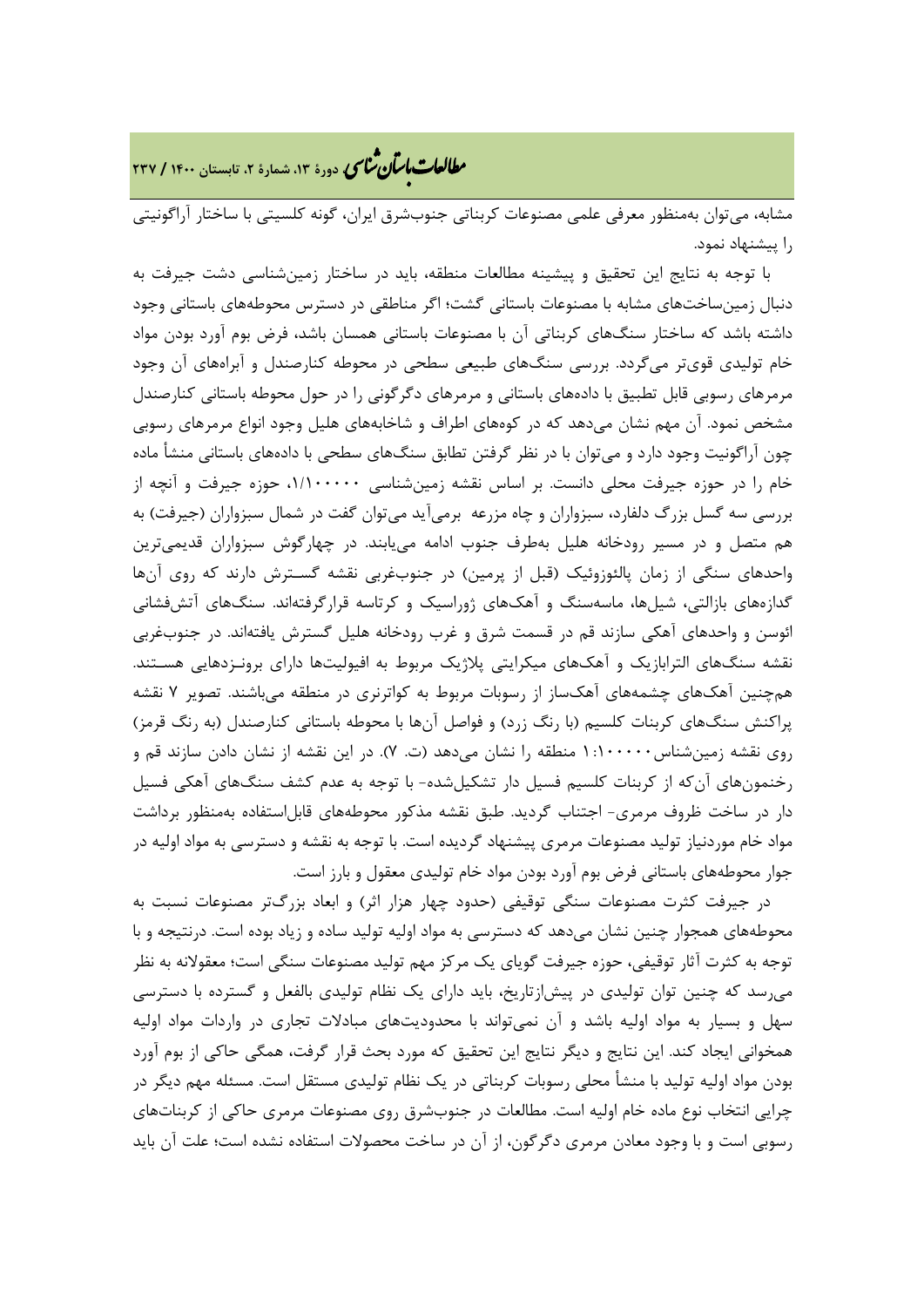**/238 ساختارشناسی ظروف مرمري دشت جیرفت و تطبیق با سنگهاي مرمري پراکنده در شاخابههاي هلیل و شور، در جنوب شرق ایران**

در آگاهی صنعتکاران باستانی نسبت به رفتار سنگها در مراحل ساخت باشد؛ انتخاب سنگ بر اساس سه پارامتر اصلی انسجام و مقاومت سنگ در برابر فشارهاي مداوم، سختی و دوام مواد معدنی تشکیلدهنده و تمایل بافت سنگ نسبت به جهتگیری سایش و شکستگی انجام میپذیرد (53 -40 :Bevan, 2007). بافت مرمرهاي دگرگونی (بهمانند کانی فلدسپار) میتواند مستعد شکافت و شکست در جهتهاي متفاوت باشد که کار کردن روي آن را سختتر میسازد و تمایل کمتر صنعتکاران باستانی براي استفاده از آن را توجیه می- کند. به نظر میرسد ساختارهاي رسوبی کربنات کلسیم رفتار مساعدتري نسبت به گونههاي دگرگونی خود در مراحل مختلف ساخت مصنوعات مرمري داشته باشند.



تصویر شماره. ۷: تصویر بخشی از نقشه زمینشناسی ۱:۱۰۰۰۰۰ دشت جیرفت رنگ قرمز محوطه کنارصندل .رنگ زرد: محوطههای پیشنهادي ساختارهاي رسوبی آراگونیتی

fig 7: The image of a part of the 1: 100000 geological map of Jiroft plain, red-color Konar-Sandal pre- .historical site Yellow color: Proposed areas of aragonite sedimentary structures

**.6 نتیجه**

پژوهش حاضر تلاشی براي دستهبندي صحیح ساختاري مصنوعات مرمري در راستاي منشأ یابی و معرفی ساختاري مصنوعات مرمري حوزه دشت جیرفت است؛ و مرمر آراگونیتی را براي شناخت مصنوعات مرمري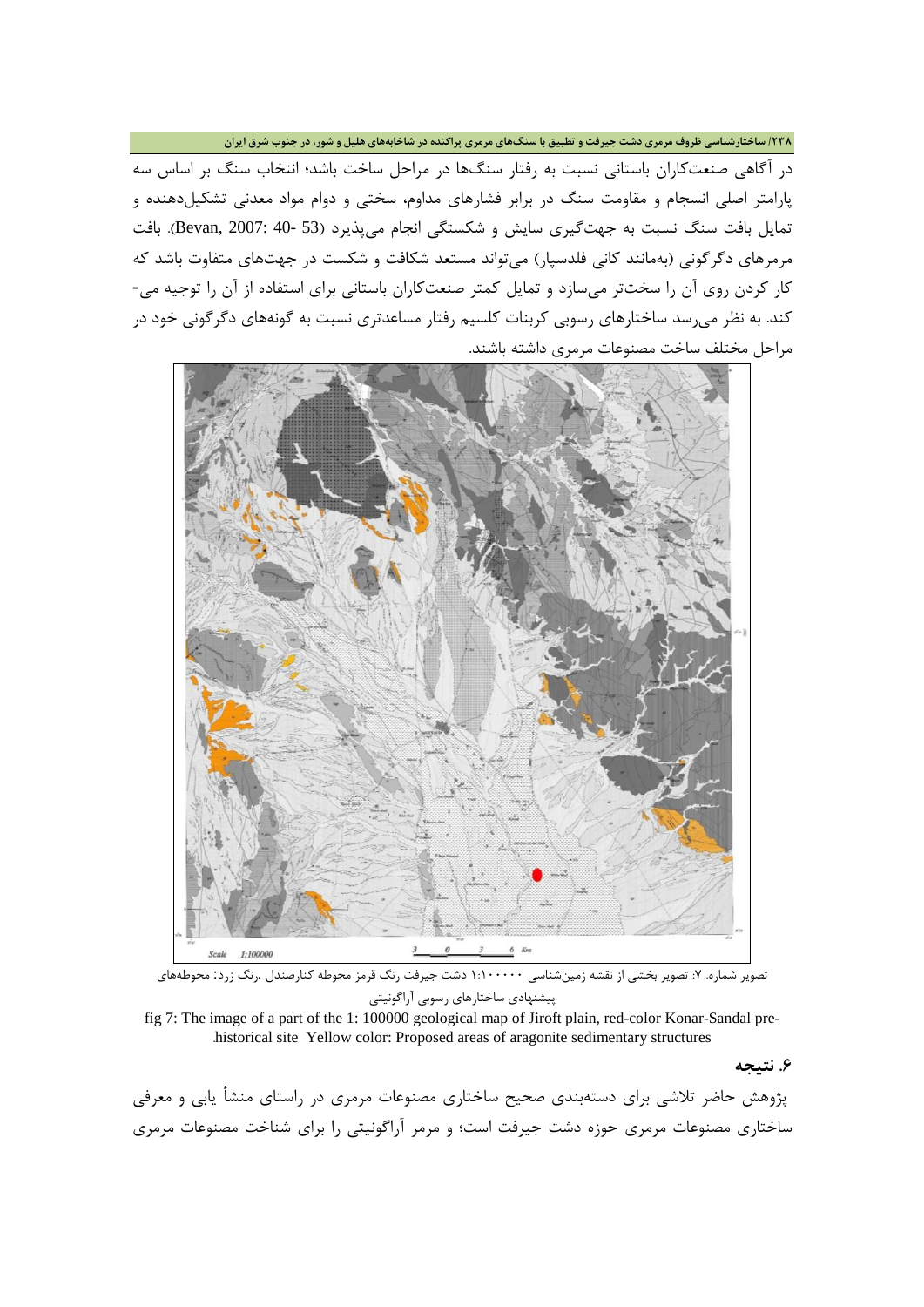# **، دورة ،13 شمارة ،2 تابستان <sup>1400</sup> / <sup>239</sup>** �نا� �طا ی �عات با�تان

دشت جیرفت و جنوبشرق پیشنهاد میدهد که سازندي رسوبی حاصل فعالیت چشمههاست. پیش از این پژوهش، معرفی مصنوعات مورد بحث با واژه مرمر یا آلابسـتر همراه بود که شـناختی غلط از آنها را ارائه مینمود؛ انتساب ظروف مرمري جنوبشرق به گونه آراگونیتی، خود نوعی منشاشناسی ظروف و تطبیق آن با زمینساختهاي آراگونیتساز دشت جیرفت قدمی مهم براي منشأ یابی است. همچنین بررسیهایی مقدماتی در راستاي استدلال بوم آورد بودن صنعت ساخت مصنوعات مرمري در حوضه دشت جیرفت صورت پذیرفت که منشأ محلی بودن مواد اولیه را پیشنهاد میکند. حاصل این پژوهش میتواند راهگشاي کشف معادن باستانی و بررسی نظام تولیدي محصولات در سیستم صنعت جامعه و بالطبع آن سیستمهاي تجاري در منطقه باشد؛ و نیز ساختارشناسی و دستهبندي ساختاري مصنوعات مرمري پیشازتاریخی را مورد بازبینی قرار دهد. در این پژوهش با توجه به نتایج پتروگرافی نمونههاي باستانی که همگی مشابه هم بودند، در ادامه مطالعات تکمیلی، یک نمونه (به دلیل کشف از لایههاي فرهنگی) براي آنالیز دستگاهی XRD و نمونهاي دیگر براي بررسی با دستگاه آنالیزي EDX -SEM در نظر گرفته شد و نتایج حاصل با توجه به نتایج پتروگرافی مشابه میتواند قابلتعمیم به دیگر نمونههاي باستانی این پژوهش باشد. فرض مذکور زمانی مهم و منطقی گردید که نتایج کلی این پژوهش همخوانی معناداري با دیگر مطالعات مشابه در جنوبشرق ایران داشت که در بخش نتایج و بحث مقاله آورده شده است. به عبارتی نتایج این پژوهش با آنالیزهاي ساختارشناسی (آنالیزهاي عنصري، ترکیبی و پتروگرافی) دیگر پژوهشهاي منطقه در شناخت ساختار آهکی حاصل از سازند رسوبی مصنوعات مرمري جنوبشرق ایران همخوانی دارد. درنتیجه نقص عدم تکرار آزمونهاي تکمیلی (XRD و EDX-SEM (در این پژوهش با توجه به همخوانی آن با سایر مطالعات منطقهاي میتواند قابلاطمینان و چشمپوشی باشد.

## **سپاسگزاري**

این مقاله بر گرفته از رساله کارشناسی ارشد جناب آقاي رامین محمدي گلسفیدي است که در گروه باستانسنجی دانشگاه هنر اسلامی تبریز به انجام رسیده است. از این رو از گروه مرمت و باستانسنجی این دانشکده براي در اختیار نهادن امکانات سپاسگزاري میشود؛ افزون بر این از جناب آقاي دکتر نادر علیدادي سلیمانی از میراث فرهنگی استان کرمان براي همکاري در جهت انجام این مطالعه سپاسگزاري میگردد.

## **منابع**

- استنکلر، پیوتر، (1393)، مرهشی و فراسوي آن: دورنماي تاریخی تمدن جیرفت، در مجموعۀ مقالات دومین همایش بینالمللی تمدن حوزة هلیل: جیرفت (1392)، به کوشش: یوسف مجید زاده، تهران، سازمان میراث فرهنگی، صنایعدستی و گردشگري استان کرمان، ص -34 .9
- اسکالونه، انریکو، (1387)، تمدن جیرفت در شوش، در مجموعۀ مقالات نخستین همایش بینالمللی تمدن حوزة هلیل: جیرفت (1383)، به کوشش یوسف مجیدزاده، تهران: سازمان میراث فرهنگی، صنایعدستی و گردشگري استان کرمان، ص -374  $r_A$

آقانباتی، علی، (1383)، زمینشناسی ایران، تهران، سازمان زمینشناسی و اکتشافات معدنی کشور.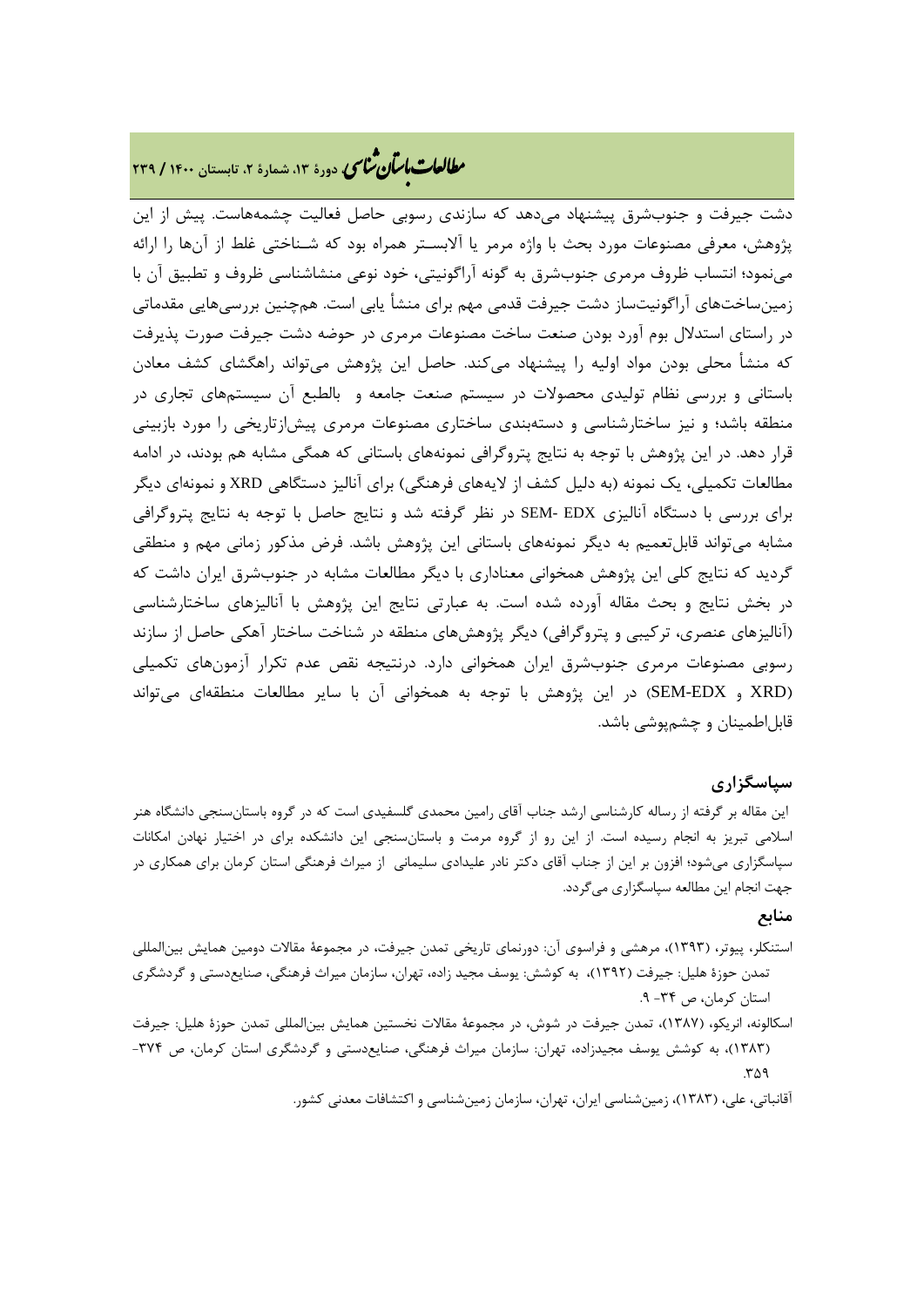**/240 ساختارشناسی ظروف مرمري دشت جیرفت و تطبیق با سنگهاي مرمري پراکنده در شاخابههاي هلیل و شور، در جنوب شرق ایران**

- اکبريفرد، مریم، (1386)، آسیبشناسی و حفاظت و مرمت تعدادي از ظروف مرمرین شهر سوخته زابل، پایاننامه کارشناسی، دانشکده هنر و معماري دانشگاه زابل، به راهنمایی مسعود باتر (منتشرنشده).
- امامی، محمدامین، سلیمانی، پروین، اکبريفرد، مریم، (1394)، مقایسه و بررسی ساختار ظروف سنگ مرمر منطقه جیرفت و شهر سوخته بر اساس مطالعات آزمایشگاهی XRF-XRD و پتروگرافی، مطالعات باستانشناسی پاییز و زمستان ،1394 سال هفتم، ش ۲، ص ۱- ۱۲.
- بیک مداح، حسین، (1395)، باستانسنجی ادوار دوم و سوم شهر سوخته، پایاننامه کارشناسی ارشد باستانسنجی، دانشکده مرمت و باستانسنجی دانشگاه هنر اسلامی تبریز (منتشرنشده).
- پ. رایت. ریتا، (1393)، جیرفت در متن: فلات ایران، بلوچستان و سند، دومین همایش بینالمللی تمدن حوزة هلیل: جیرفت (1392)، به کوشش: یوسف مجید زاده، تهران: سازمان میراث فرهنگی، صنایعدستی و گردشگري استان کرمان، -65 .80

پور معافی، محمد، (1383)، پتروگرافی و پترولوژي دگرگونی، تهران، پیکان

- چوبک، حمیده، (1383)، تسلسل فرهنگی جازموریان- شهر قدیم جیرفت در دوره اسلامی، رساله دکتراي باستانشناسی دورة اسلامی، دانشگاه تربیت مدرس، دانشکده علوم انسانی. (منتشرنشده).
- حصاري، مرتضی، پیران، صدیقه، (1384)، فرهنگ حاشیه هلیلرود و جیرفت کاتالوگ نمایشگاه گزیدهاي از اشیاء استردادي،1384 تهران: موزه ملی ایران.
- درخشان، محمد، (1393)، حفاظت و مرمت سه نمونه ظرف سنگی مرمري (متعلق به محوطه باستانی شهر سوخته)، پایاننامه کارشناسی مرمت آثار تاریخی و فرهنگی، گروه مرمت آثار تاریخی دانشگاه زابل. (منتشرنشده).
- رفیعفر، جلالالدین، (1387)، صنایع سنگ تراشیده در کنارصندل جنوبی؛ جیرفت، (گزارش مقدماتی)، در مجموعه مقالات نخستین همایش بینالمللی تمدن حوزة هلیل: جیرفت (1383)، به کوشش یوسف مجیدزاده، تهران، سازمان میراث فرهنگی، صنایعدستی و گردشگري استان کرمان، ص -113 .126
- رفیعفر، جلالالدین، (1393)، نقش و جایگاه ادوات سنگی در تمدن هلیلرود، دومین همایش بینالمللی تمدن حوزة هلیل: جیرفت (1392)، به کوشش: یوسف مجید زاده، تهران: سازمان میراث فرهنگی، صنایعدستی و گردشگري استان کرمان، -90 .81
	- رفیعفر، جلالالدین، میکلی، روبرتو، ویداله، ماسیمو، (1387)، جنبههایی از فناوري متهکاري در کنارصندل جنوبی، در مجموعه مقالات نخستین همایش بینالمللی تمدن حوزة هلیل: جیرفت (1383)، به کوشش یوسف مجیدزاده، تهران، سازمان میراث فرهنگی، صنایعدستی و گردشگري استان کرمان، ص -127 .145

سیدسجادي، سید منصور، (1382)، جواهرسازي در شهر سوخته، تهران، معاونت پژوهشی سازمان میراث فرهنگی کشور.

- شیرازي، روحاالله، (1385)، گزارشهاي شهر سوخته 1(کاوش در گورستان، -1379 1376)، پدیدآورنده سید منصور سیدسجادي، تهران، سازمان میراث فرهنگی، صنایعدستی و گردشگري.
- فاریابی، علی، میثمی، علی، (1372)، مطالعه چینهشناسی و فسیلشناسی سازند قم در مناطق ساردوئیه و سبزواران، پایاننامه کارشناسی ارشد، دانشگاه تربیتمعلم تهران، دانشکده علوم زمین (منتشرنشده).
- کازانوا، میشله، (1387)، اشیاي منزلتی از سنگ ظریف و نرم در خاورمیانه باستان: تولید، کاربرد، توزیع، ارزش، در مجموعۀ مقالات نخستین همایش بینالمللی تمدن حوزه هلیل: جیرفت (1383)، به کوشش: یوسف مجیدزاده، تهران، سازمان میراث فرهنگی، صنایعدستی و گردشگري استان کرمان، ص .375-397
- مجیدزاده، یوسف، (1387)، پروژه باستانشناسی حوزة هلیل: کشفی افسانهاي، در مجموع، مقالات نخستین همایش بینالمللی تمدن حوزه هلیل: جیرفت (1383)، به کوشش یوسف مجیدزاده، تهران: سازمان میراث فرهنگی، صنایعدستی و گردشگري استان کرمان، ص -29 .52
- محمدي سفیدخانی، رامین، (-1394ب)، منشأیابی مصنوعات مرمري حوزة فرهنـگی هلیـلرود، پایـاننامه کارشناسـیارشد باستانسنجی، گروه مرمت و باستانسنجی دانشکده هنرهاي کاربردي دانشگاه هنر اسلامی تبریز (منتشرنشده).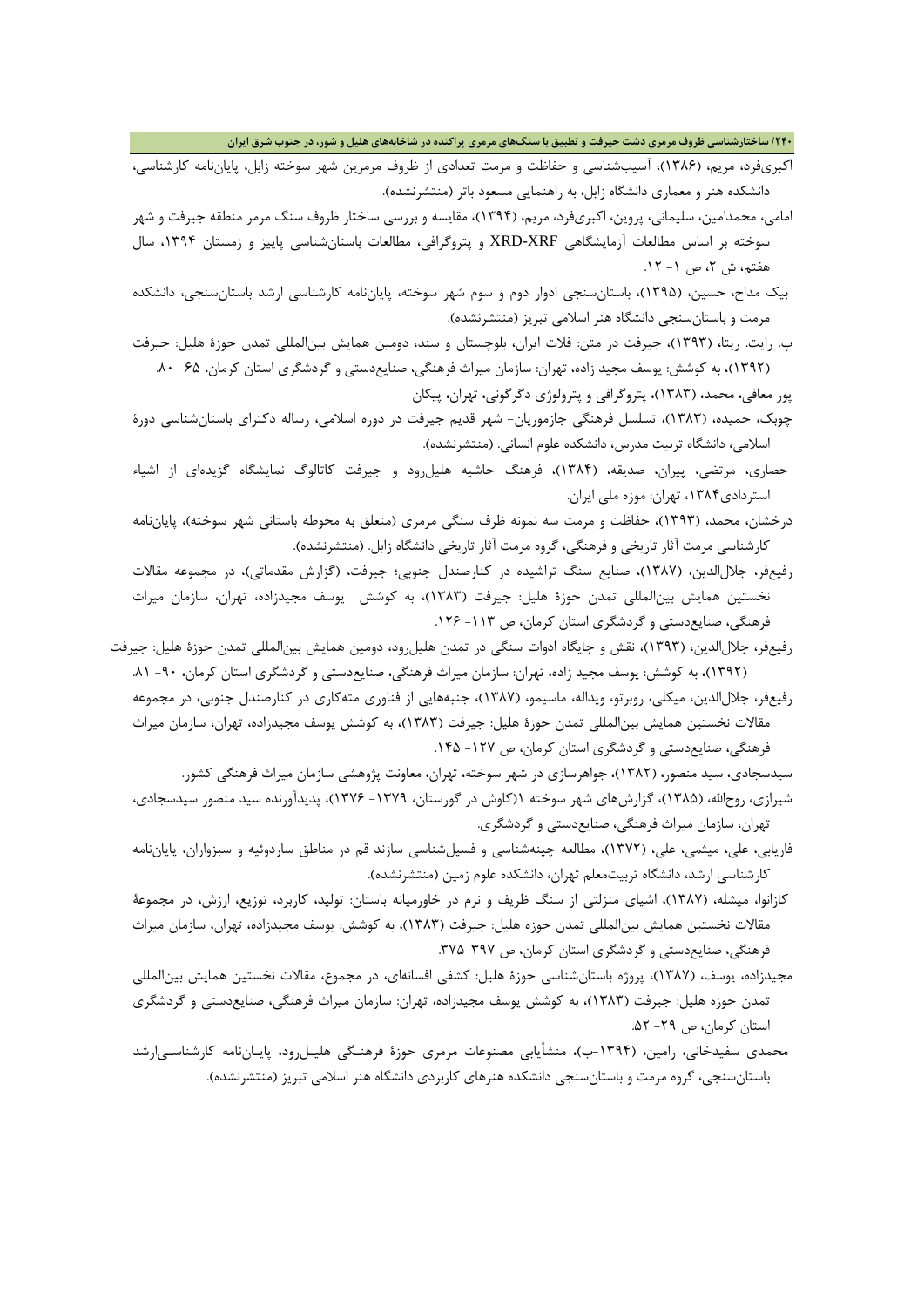**، دورة ،13 شمارة ،2 تابستان <sup>1400</sup> / <sup>241</sup>** �نا� �طا ی �عات با�تان

محمدي سفیدخانی، رامین، رازانی، مهدي، (-1394 الف). تحلیل آسیبشناختی آثار مرمري مکشوفه از حوزة تمدنی جیرفت (با تمرکز بر آسیب سولفاته شدن در شرایط مدفون). دوازدهـمین هـمایش دو سالانه حـفاظت و مـرمـت اشیاء تاریخی- فرهنگی و تزئینات وابسته به معماري، تهران: پژوهشگاه میراث فرهنگی کشور.

محمدي سفیدخانی، رامین، رازانی، مهدي، (-1394 ب). حفظ و مرمت سه ظرف مرمري مکشوفه از حوزة فرهنگی جیرفت در حوزة تمدنی هلیل ود، دو فصلنامه تخصصی دانش مرمت و میراث فرهنگی. سال سوم، ش ۵، ص ۸۱-۹۸.

#### Refrence

- Akbari-Fard, Maryam, 2007, Pathology and protection and restoration of a number of marble vessels of the burnt city of Zabol, bachelor's thesis, Faculty of Art and Architecture, Zabol University, under the guidance of Masood Butter (unpublished). [ In Persian].
- BekMadah, Hossein, 2016, Archeology of the second and third periods of Shahr-e Sokhteh, Master Thesis in Archeology, Faculty of Restoration and Archeology, Tabriz University of Islamic Arts (unpublished). [ In Persian].
- Bevan, A. 2007. *Stone vessels and values in the Bronze Age Mediterranean*. Cambridge University Press.
- Boccuti, S. Squitieri, A. Angelini, G. Lazzari, A. Di Luzio, E. and Albano, M. 2015. Preliminary surface analyses by ESEM–EDS of calcite bowls from Shahr-i Sokhta (Sistan, Iran, ca. 3200–1800 BCE): Results and possible interpretations. *Journal of Archaeological Science*, *61*, pp.244-259.
- Casanova, Michele, 2008, Precious objects of fine and soft stone in the ancient Middle East: production, application, distribution, value, in the Proceedings of the First International Conference on Civilization of Halilrood: Jiroft (2004), by: Yousef Majidzadeh, Tehran : Cultural Heritage, Handicrafts and Tourism Organization of Kerman Province: 397-375.[ In Persian].
- Chubak, Hamideh, 2004, Jazmourian Cultural Sequence The Old City of Jiroft in the Islamic Period, PhD Thesis in Archeology of the Islamic Period, Tarbiat Modares University, Faculty of Humanities. (Unpublished). [In Persian].
- Derakhshan, Mohammad, 2014, Preservation and restoration of three samples of marble stone vessels (belonging to the ancient site of the burnt city), bachelor's thesis on the restoration of historical and cultural monuments, Department of Restoration of Historical Monuments, Zabol University. (Unpublished). [ In Persian].
- Emami, M. Razani, M. Soleimani, N.A. and Madjidzadeh, Y. 2017. New insights into the characterization and provenance of chlorite objects from the Jiroft civilization in Iran. *Journal of Archaeological Science: Reports*, *16*, pp.194-204.
- Emami, Mohammad Amin, Soleimani, Parvin, Akbari-Fard, Maryam, 2015, Comparison and study of the structure of marble vessels in Jiroft and Shahr-e-Sokhteh based on XRD-XRF and petrographic laboratory studies, autumn and winter 2015 archaeological studies, Seventh Year, pp. 2: 1-12. [ In Persian].
- Faryabi, Ali, Meysamy, Ali, 1993, Stratigraphy and Fossil Study of Qom Formation in Sardoyeh and Sabzevaran Areas, M.Sc. Thesis, Tehran Teacher Training University, Faculty of Earth Sciences (unpublished).[ In Persian].
- Goffer, Z. Winefordner, J.D. Goffer, Z. 2007. *Archaeological chemistry,* nd Edition (Vo2. 170). John Wiley & Sons.
- Hakemi, A. 1997. Shahdad; Archaeological Excavations of a Bronze Age Center in Iran. (Translated and Edited by S.M.Sajjadi), Rome. pp. 700.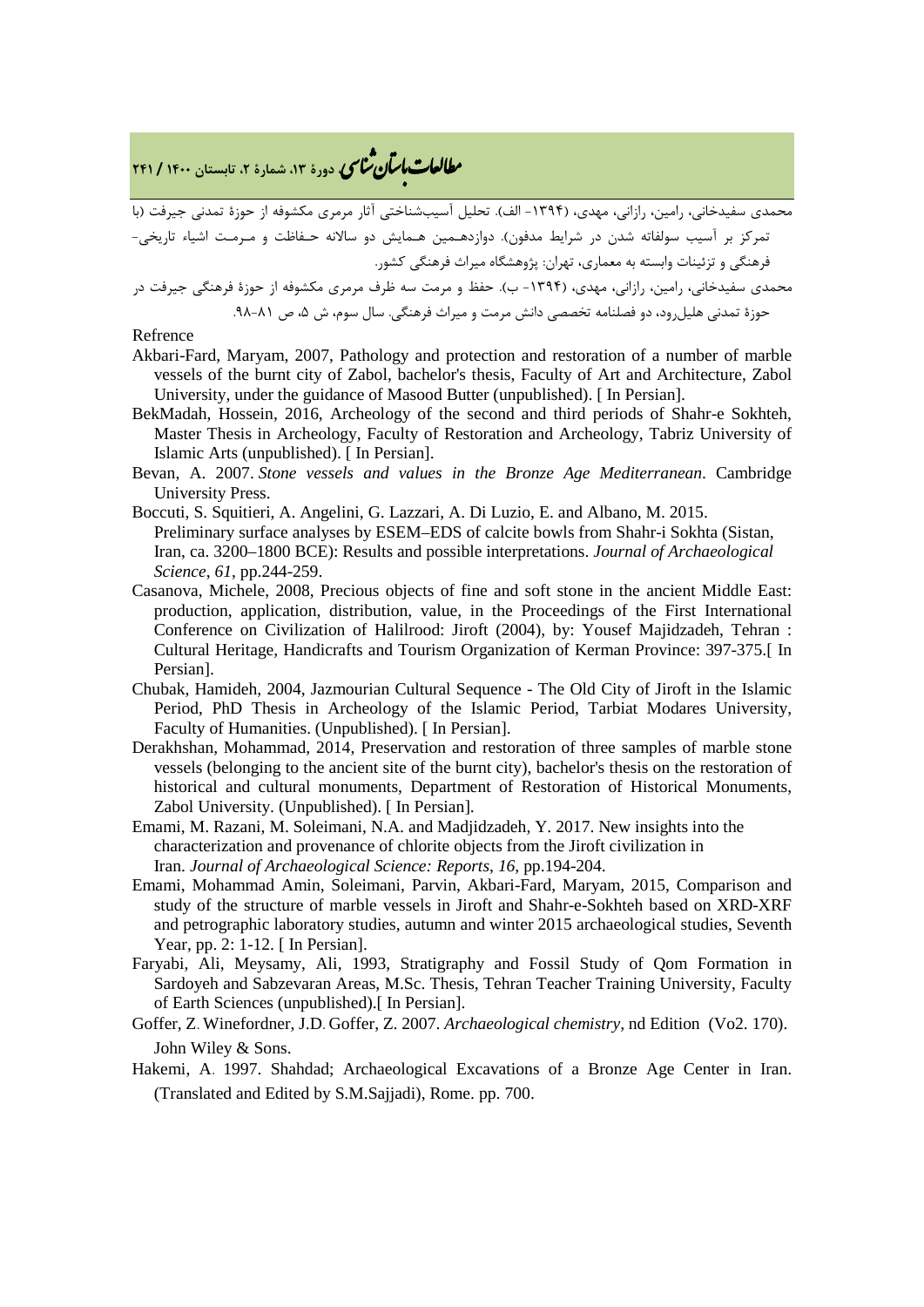**/242 ساختارشناسی ظروف مرمري دشت جیرفت و تطبیق با سنگهاي مرمري پراکنده در شاخابههاي هلیل و شور، در جنوب شرق ایران**

Hessari, Morteza, Piran, Sedigheh, 2005, The Culture of Halilrood and Jiroft Marginalized Catalog Exhibition of Selected Objects Returned 2005, Tehran: National Museum of Iran. [ In Persian].

https://www.mindat.org/min-307.html

- Kader, R.R.A. and Mohamed, S.S. 2013. The restoration and conservation of Egyptian alabaster vessels from the early era in Atfiyah Museum Store– Helwan– Egypt. *International Archives of the Photogrammetry, Remote Sensing and Spatial Information Sciences. XL-5 W*, *2*, pp. 501-504.
- Kohl, P.L. 1975. Carved chlorite vessels: a trade in finished commodities in the mid-third millennium. *Expedition*, *18*(1), p.18.
- Kohl, P.L. Harbottle, G. and Sayre, E.V. 1979. Physical and chemical analyses of soft stone vessels from Southwest Asia. *Archaeometry*, *21*(2), pp. 131-159.
- Madjidzadeh, Y. and Pittman, H. 2008. Excavations at Konar Sandal in the region of Jiroft in the Halil Basin: first preliminary report (2002–2008). *Iran*, *46*(1), pp. 69-103.
- Majidzadeh, Yousef, 2008, Archaeological Project of Halilrood: A Legendary Discovery. In the Proceedings of the First International Conference on Civilization of Halilrood: Jiroft (2004), by Yousef Majidzadeh, Tehran: Cultural Heritage, Handicrafts and Tourism Organization of Kerman Province: 29-52. [ In Persian].
- Mohammadi Sefidkhani, Ramin, 2015, the origin of Marble Artifacts of Halilrood Cultural Center, Master Thesis in Archeology, Department of Restoration and Archeology, Faculty of Applied Arts, Tabriz Islamic Art University (unpublished). [ In Persian].
- Mohammadi Sefidkhani, Ramin, Razani, Mehdi, 2015\_a. Pathological analysis of marble artifacts discovered from the Jiroft civilization (focusing on the damage of sulfation in buried conditions). Twelfth Biennial Conference on the Protection and Restoration of Historical-Cultural Objects and Decorations Related to Architecture, Tehran: Cultural Heritage Research Institute. [ In Persian].
- Mohammadi Sefidkhani, Ramin, Razing, Mehdi, 2015\_b. Preservation and restoration of three marble vessels discovered from Jiroft cultural field in Halilrood civilization area, bi-monthly specialized journal of restoration and cultural heritage knowledge. Third Year, pp. 5: 81-98.[ In Persian].
- P. write. Rita, 2014, Jiroft in the text: Plateau of Iran, Baluchistan and Indus, the Second International Conference on Civilization of the Halilrood: Jiroft (2013), by: Yousef Majidzadeh, Tehran: Cultural Heritage, Handicrafts and Tourism Organization of Kerman Province: 65-80. [In Persian].
- Poor Maafi, Mohammad,2004, Petrography and Petrology of Transformation, Tehran: Peykan. [ In Persian].
- Rafiefar, Jalaluddin, 2008, Carved Stone Industries next to South Sandal; Jiroft, (Preliminary Report), in the Proceedings of the First International Conference on Civilization of Halil Basin: Jiroft (2004), by Yousef Majidzadeh, Tehran: Cultural Heritage, Handicrafts and Tourism Organization of Kerman Province: 113-126. [ In Persian].
- Rafiefar, Jalaluddin, 2014, The role and place of stone tools in the civilization of Halilrood, the second international conference of civilization of Halilrood: Jiroft (2013), by: Yousef Majidzadeh, Tehran: Cultural Heritage Organization, Handicrafts and tourism of Kerman province: 90- 81. [ In Persian].
- Rafiefar, Jalaluddin, Mikli, Roberto, Vidal, Massimo, 2008, Aspects of Drilling Technology Next to the South Sandal, Proceedings of the First International Conference on Halil Rood Jiroft. Basin Civilization, First Edition, Kerman, Kerman Province Cultural Heritage, Crafts and Tourism Organization Publication, 2008 Yousef Majidzadeh, Tehran: Cultural Heritage, Handicrafts and Tourism Organization of Kerman Province: 127-145. [In Persian].
- Rapp, G., 2009. Archaeomineralogy (Natural Science in Archaeology).Springer- Verlag Berlin Heidelberg.